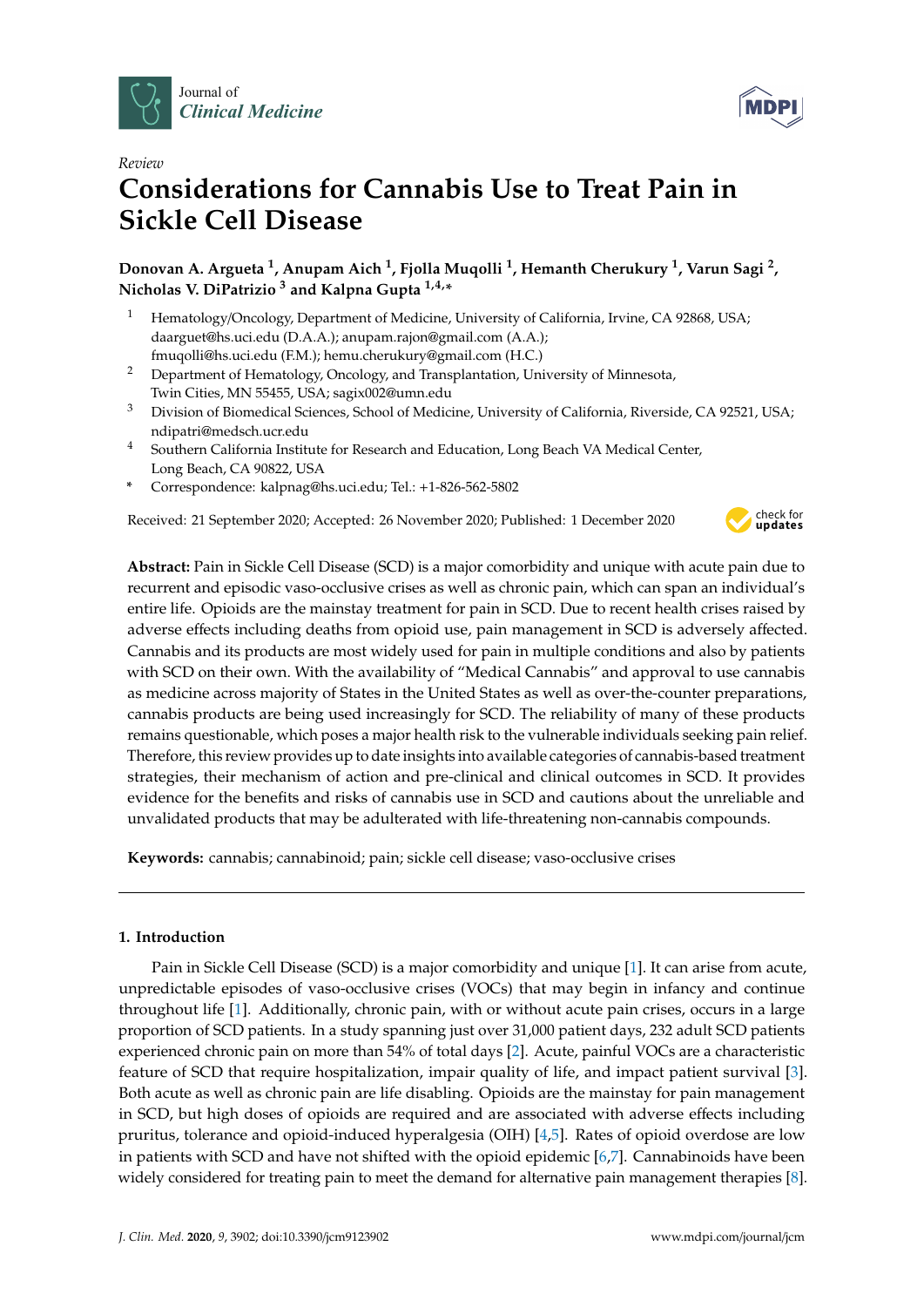Evidence of human use of the *Cannabis sativa* L. plant in rituals and medicine dates back millennia [\[9\]](#page-13-0). In 1970, cannabis was classified as a Schedule 1 drug in the United States (U.S.), and it was deemed to have no known medical use and a high potential for abuse [\[10\]](#page-13-1). Despite the prohibition of cannabis in the U.S. and many European countries, there has been steady progress in studying its constituents for their beneficial effects in many conditions [\[11](#page-13-2)[–13\]](#page-13-3). An analysis of cannabis use among people using opioids for chronic pain management reported greater pain relief with cannabis than with opioids used alone in a national survey of adults in the U.S. [\[14\]](#page-13-4). In addition, emerging evidence suggests that prescriptions for opioids and deaths attributed to opioid use have declined in states that have made medicinal cannabis legal [\[15](#page-13-5)[–17\]](#page-13-6).

Sickle patients often report use of cannabis to manage pain [\[18–](#page-13-7)[20\]](#page-13-8). It will be an understatement to say that the opioid epidemic and Centres for Disease Control guidelines on opioid use in 2016 have added another hurdle to pain management in SCD because pain treatment for both persistent chronic and acute VOC pain is reliant on opioids [\[7,](#page-12-6)[21,](#page-13-9)[22\]](#page-13-10). Surveys conducted on residents involved in pain management of SCD suggest that potential for opioid tolerance and dependence pose a major hurdle in prescribing opioids [\[22\]](#page-13-10). Similarly, adults with SCD reported using cannabis due to increased stigmatization for seeking opioids for pain, recent inadequate opioid dosing by the prescribers, and lack of alternatives through healthcare providers [\[21\]](#page-13-9). Similar challenges in opioid prescribing for pain management among providers and patients have been disruptive to lives of patients living with chronic pain in other conditions as well [\[23](#page-13-11)[–25\]](#page-13-12). Thus, inadequate pain management due to fear of opioid prescribing and dosing and stigmatization for continued requirement of opioids in SCD contribute to use of cannabis and related easily available products by the patients to find pain relief. On the other hand, it provides a compelling reason to evaluate the potential of cannabis and its many non-toxic products for the potential to treat sickle pain. Clinical pain management with opioids is presented in another review in this Special Issue and is thus not discussed in detail herein.

Cannabinoids represent a promising alternative due to their tolerability and pre-clinical evidence for their efficacy in attenuating chronic and acute hyperalgesia in SCD [\[26](#page-13-13)[–29\]](#page-13-14). A recent prospective clinical trial of vaporized cannabis use in SCD also shows promise for cannabinoid use without any significant adverse events [\[30\]](#page-14-0). Hence, we discuss the mechanism-based understanding of using cannabinoids to treat pain based on pre-clinical and clinical observations in SCD. More importantly, we critically review the benefits and risks of cannabis use in the current environment flooded with "Medical Cannabis" and uncontrolled availability of cannabis products over the counter. We have used the word cannabis when cannabis has been used and cannabinoids as a general term for products derived from cannabis or synthetic cannabinoids.

# **2. Cannabinoids and Their Receptors**

Cannabinoids comprise a broad class of plant-derived, synthetic, and endogenously produced compounds that act via cannabinoid receptors 1 and 2 ( $CB_1R$  and  $CB_2R$ , respectively) [\[31–](#page-14-1)[34\]](#page-14-2) and possibly others [\[35](#page-14-3)[,36\]](#page-14-4). The major plant-derived cannabinoids from *Cannabis sativa* L. are ∆ 9 -tetrahydrocannabinol (THC) and Cannabidiol (CBD) [\[37,](#page-14-5)[38\]](#page-14-6). There also exists a class of endogenously produced cannabinoids, dubbed endocannabinoids (eCBs); the major eCBs are anandamide and 2-arachidonoyl-*sn*-glycerol (2-AG), which are lipid-based signaling molecules that are produced on-demand [\[39\]](#page-14-7). There has been a cascade of synthetic cannabinoids that act with higher potency than plant-derived and endogenous cannabinoids, which are invaluable research tools though many have potential for abuse [\[33\]](#page-14-8). Cannabinoids exert their effects through interactions with the eCB system.

The eCB system comprises the cannabinoid receptors, their endogenous ligands—the eCBs—and corresponding biosynthetic and degradative enzymes [\[39\]](#page-14-7). Emerging strategies for leveraging the eCB system in various models of pain include targeting the enzymes responsible for production and breakdown of eCBs [\[40,](#page-14-9)[41\]](#page-14-10). The intoxicating effects of THC are mediated through activation of  $CB_1R$ , which are concentrated in the central nervous system (CNS) and are also expressed diffusely throughout the mammalian body  $[42]$ . CB<sub>1</sub>R activation has been shown to modulate pain, appetite, cognition,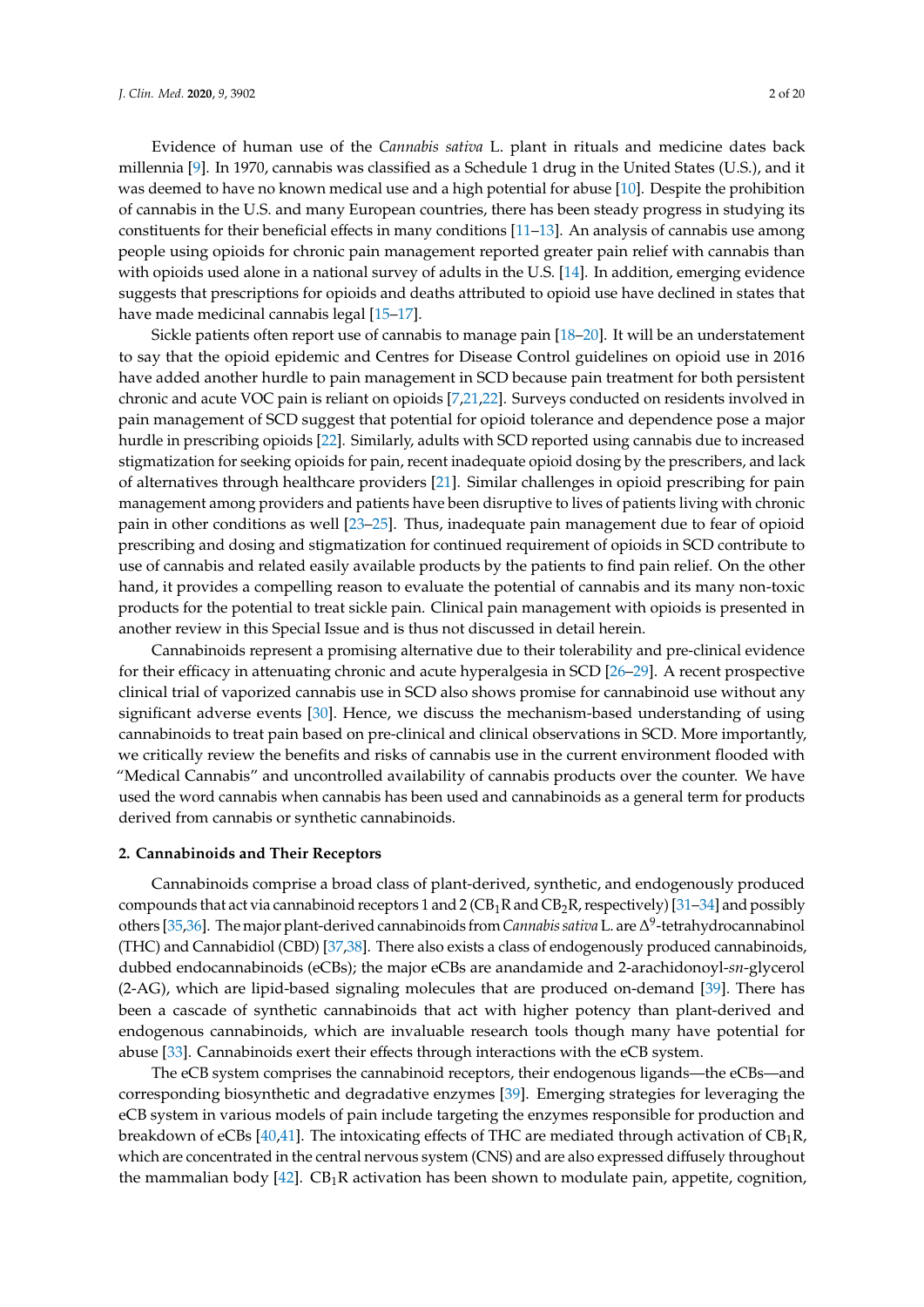emesis, reward (addiction), neuroexcitability, balance, thermoregulation and motor function [\[43,](#page-14-12)[44\]](#page-14-13).  $CB<sub>2</sub>R$  are expressed primarily on immune cells and display roles in regulating responses to pain, immune challenge, inflammation, and cell proliferation [\[28](#page-13-15)[,45](#page-14-14)[,46\]](#page-14-15). CBD has been suggested to act via modulation of  $CB_1R$  and/or other mechanisms, and we have previously discussed CBD for use in chronic pain [\[29\]](#page-13-14).

# **3. Mechanisms of Pain in Sickle Cell Disease**

SCD originates from a single point mutation of the beta globin gene of hemoglobin that leads to rigid sickle-shaped red blood cells (RBCs) in a deoxygenated state [\[47\]](#page-14-16). The biological underpinnings of pain in SCD remain poorly understood. Pain in SCD may be a direct consequence of avascular necrosis or lower limb ulcers [\[48](#page-14-17)[,49\]](#page-14-18). It is known that sickle RBCs cause vaso-occlusion leading to impaired blood and oxygen supply to the organs resulting in end-organ damage and acute, unpredictable and recurrent episodes of pain [\[1,](#page-12-0)[50,](#page-14-19)[51\]](#page-14-20). Inflammation, endothelial activation, oxidative stress, ischemia/reperfusion injury, and hemolysis underlie sickle pathobiology, which are further enhanced in the wake of VOCs [\[52\]](#page-14-21). The underlying mechanism for how vaso-occlusion leads to pain remains incompletely understood.

#### *3.1. Mechanisms Involving the Nervous System*

In the last decade, strong pre-clinical findings have characterized chronic pain and the underlying key mechanisms that cause it [\[53–](#page-14-22)[55\]](#page-15-0). These include neurogenic and neuro inflammation [\[26,](#page-13-13)[28,](#page-13-15)[56\]](#page-15-1), activation of transient receptor potential vanilloid 1 (TRPV1) [\[26,](#page-13-13)[57\]](#page-15-2), peripheral nerve damage [\[26\]](#page-13-13), peripheral and central sensitization [\[58,](#page-15-3)[59\]](#page-15-4), spinal glial activation [\[60,](#page-15-5)[61\]](#page-15-6), increased blood–brain barrier permeability [\[62](#page-15-7)[,63\]](#page-15-8), mast cell activation [\[56\]](#page-15-1), and Purkinje cell damage in the cerebellum [\[64,](#page-15-9)[65\]](#page-15-10). Neuroinflammation demonstrated with increased circulating substance P (SP) [\[66–](#page-15-11)[68\]](#page-15-12) and glial fibrillary acidic protein (GFAP) [\[69\]](#page-15-13) and central sensitization have also been observed clinically. Dorsal horn neurons in preclinical sickle models also demonstrated higher excitability in concert with activation of signaling pathways that promote neuronal excitability [\[58\]](#page-15-3) with increased GFAP-expressing astroglial cells [\[60\]](#page-15-5) and microglial activation [\[61\]](#page-15-6). Therefore, humanized mouse models of SCD have provided mechanistic insights that mimic key features and mechanisms of pain observed clinically.

#### *3.2. Neuroimmune Mechanisms*

The discovery of pain mediation by mast cells was the foremost demonstration of neuroimmune interactions affecting sickle pain [\[56\]](#page-15-1). Inflammation and neuroinflammation arising from increased glial, neutrophil, monocyte, mast cell and neural activation and neurogenic inflammation underlie nerve injury leading to neuropathic pain, which may present non-uniformly in sickle patients as suggested by quantitative sensory testing (QST) [\[70–](#page-15-14)[75\]](#page-16-0). Hypersensitivity and lower threshold to mechanical and thermal stimuli on QST in patients with SCD may be due to injury to the peripheral and/or central nervous system, evoked by neuroinflammatory substances such as SP [\[72](#page-15-15)[,76](#page-16-1)[–78\]](#page-16-2). Sickle patients have higher plasma levels of SP, tryptase and GFAP, markers of neuroinflammation [\[66](#page-15-11)[,67,](#page-15-16)[69,](#page-15-13)[79\]](#page-16-3). Tryptase is released from mast cell activation and sickle patients with acute myeloid leukemia benefited from mast cell inhibitor imatinib treatment exhibited by amelioration of VOC [\[80–](#page-16-4)[82\]](#page-16-5). In our preclinical studies, inhibiting mast cell activation with imatinib elicited significant analgesic response along with reduced expression of SP/calcitonin gene-related peptide (CGRP), systemic inflammation, neurogenic inflammation and neuroinflammation [\[56\]](#page-15-1). Our results indicated that activated mast cells in sickle microenvironment release tryptase eliciting SP and CGRP from peripheral nerve endings. Vasoactive SP and CGRP lead to neurogenic inflammation by stimulating vascular permeability in sickle mice [\[56\]](#page-15-1). Persistent mast cell activation in a feed-forward loop orchestrated by SP and other inflammatory mediators may contribute to the sustained sensitization of the peripheral nociceptors and consequently spinal neurons. Cannabinoids have been shown to inhibit mast cell activation [\[28,](#page-13-15)[56\]](#page-15-1), and therefore have the potential to ameliorate sickle pain and VOC (Figure [1\)](#page-3-0).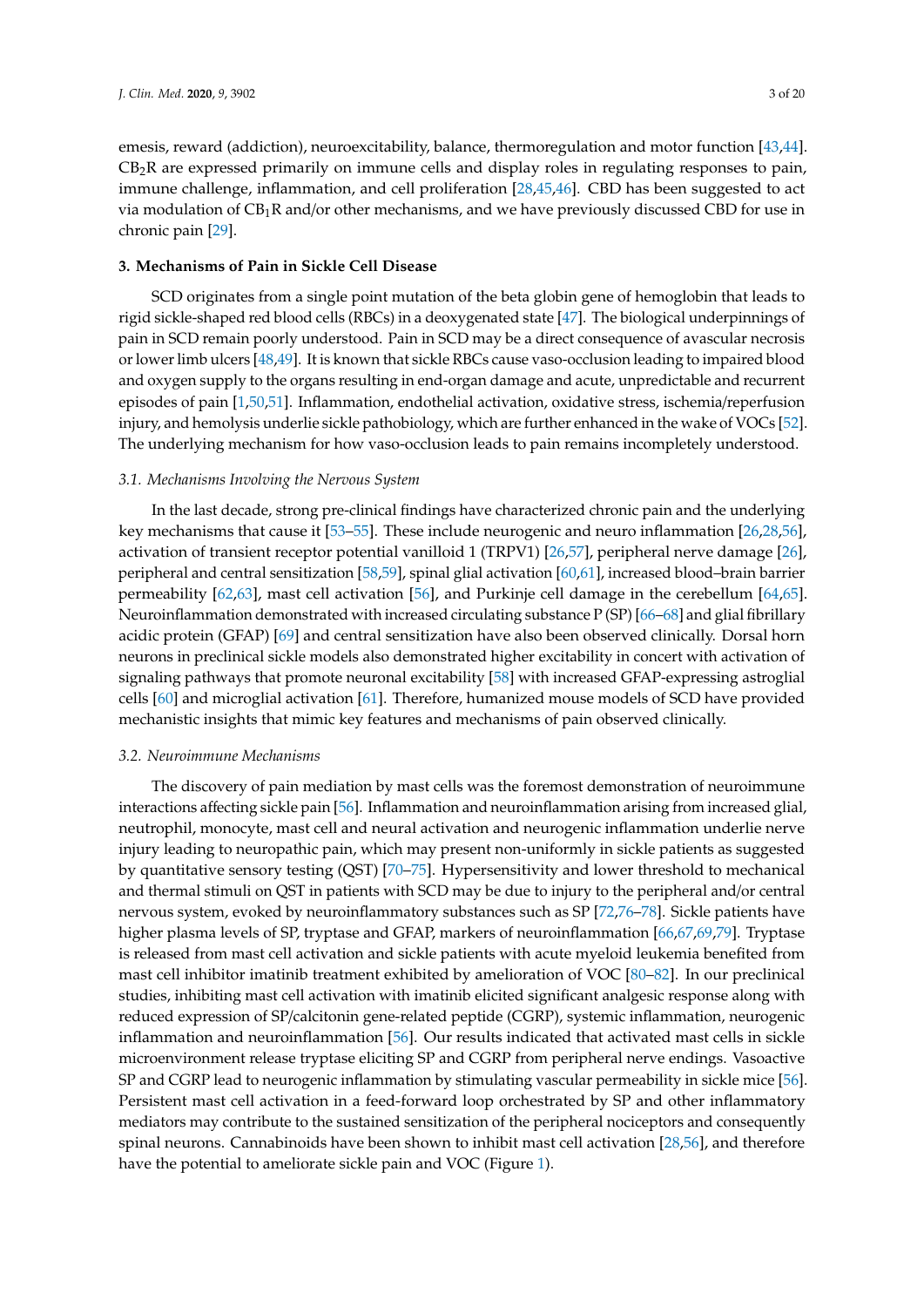<span id="page-3-0"></span>

In sickle cell disease ongoing hemolysis, inflammation, oxidative stress, mast cell activation, neurogenic inflammation, hypoxia/reperfusion injury and endothelial activation provide a noxious microenvironment that leads to nociceptor activation in the periphery as well as the central nervous system (CNS). Continued neuronal activation in the dorsal root ganglia leads to the amplification and transmission of action potentials to the spinal second order neurons causing hypersensitization resulting in central sensitization and pain refractory to treatment. Continued sensitization causes an antidromic release of substances from the CNS to the periphery causing neuroinflammation, which in turn lead to sensitization of peripheral nerve fibers and transmission of action potentials, thus leading to a vicious cycle of peripheral and central sensitization and pain. Cananbinoids have the potential to inhibit oxidative stress, inflammation, neuroinflammation and peripheral/central sensitization, thereby ameliorating the underlying pathobiology of sickle cell disease that may initiate pain and also by directly inhibiting the neuronal activity, leading to amelioration of pain. **Figure 1. Cannabinoids ameliorate activation of peripheral and central mediators of sickle pain**.

## **4. E**ff**ect of Cannabinoids on Sickle Pain and Sickle Pathobiology**

We found that CP55,940, a high-affinity CB<sub>1</sub>R and CB<sub>2</sub>R agonist, significantly reduced chronic and hypoxia-reoxygenation (HR)-evoked hyperalgesia, which mimics VOC pain, in transgenic sickle mice [\[26–](#page-13-13)[28\]](#page-13-15). CP55,940 also ameliorated features of sickle pain including increased sensitivity to touch and temperature extremes, spontaneous musculoskeletal/deep tissue hyperalgesia, and HR-evoked hyperalgesia in sickle mice [\[26](#page-13-13)[–28\]](#page-13-15). Pre-clinical studies suggest that cannabinoids, including the eCBs anandamide and 2-AG, may ameliorate pain and address the underlying pathophysiologic changes in SCD. We found that URB597, which blocks the hydrolysis of anandamide, reduced c-fiber nociceptor sensitization and associated hyperalgesia in a preclinical sickle model in a  $\text{CB}_1\text{R-specific manner}$  [\[59\]](#page-15-4). Moreover, the CB<sub>1</sub>R agonist arachidonyl-2'-chloroethylamide (ACEA) and CB<sub>2</sub>R agonist JWH-133 both attenuated deep tissue hyperalgesia, but only ACEA reduced HR-evoked mechanical and thermal hyperalgesia [\[28\]](#page-13-15). While  $\text{CB}_1\text{Rs}$  are critical for analgesia, non-intoxicating cannabis-derived CBD and the CB<sub>2</sub>R pathway have been demonstrated to ameliorate pain in part via TRPV1 and at the supraspinal level in animal models of neuropathic pain [\[83,](#page-16-6)[84\]](#page-16-7). Pain is also accompanied by stress in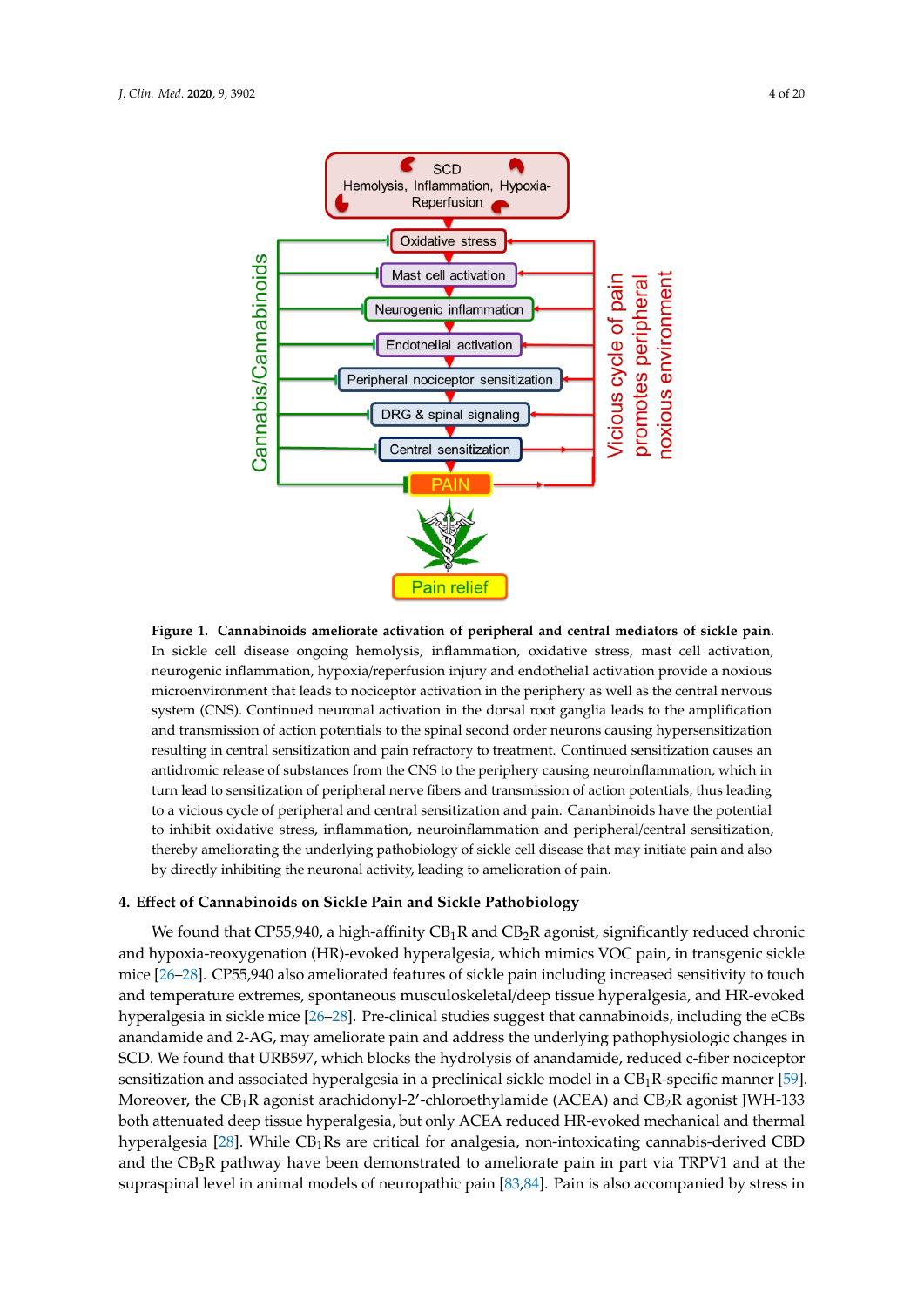SCD. Stress-induced neuroinflammation was significantly attenuated in wild-type mice treated with JWH-133 and mice overexpressing  $CB_2R$ , but not in  $CB_2R$ -knockout mice [\[85\]](#page-16-8). Therefore,  $CB_2R$  agonists augment  $CB_1R$  analgesia in sickle pain, and both may be required to achieve effects similar to those from whole plant-based compounds found in cannabis.

Cannabinoids attenuate inflammation, leukocyte trafficking and adhesion, mast cell activation, oxidative stress, ischemia/reperfusion injury and neurogenic inflammation via  $CB_1Rs$  and  $CB_2Rs$ (Figure [1\)](#page-3-0). All these phenomena exacerbate pain and may underlie clinical features of SCD including impaired wound healing, renal damage, and retinopathy [\[4](#page-12-3)[,56,](#page-15-1)[86\]](#page-16-9). Our finding that CP55,940 reduces hyperalgesia was associated with reduced mast cell activation, leukocyte counts and neurogenic inflammation [\[28\]](#page-13-15). Severe inflammation in SCD is characterized by elevated cytokines, pro-inflammatory and vasoactive neuropeptides, in both humans and sickle mice [\[4,](#page-12-3)[56,](#page-15-1)[67,](#page-15-16)[86–](#page-16-9)[88\]](#page-16-10). Microglial activation with significantly higher cytokine levels, toll-like receptor 4 (TLR4) expression and Stat3 phosphorylation in sickle mice spinal cords suggest a central inflammatory milieu [\[60\]](#page-15-5). In animal models of diverse diseases,  $CB_2R$  was found to mediate the anti-inflammatory effect of cannabinoids such as CBD, HU210, and WIN55,212-2, both peripherally and centrally [\[89\]](#page-16-11). THC exhibits an anti-inflammatory effect that is mediated primarily through  $CB_1Rs$ ; however,  $CB_2Rs$  do appear to play a critical role in regulating inflammation in most cellular and animal studies. Therefore, cannabinoids have the potential to target many mechanisms underlying pain in SCD and other comorbidities.

Inflammation, hemolysis, and cell-free hemoglobin in the hypoxic sickle microenvironment cause oxidative stress in SCD [\[90\]](#page-16-12). WIN55,212-2, CP55,940 and anandamide exert a protective effect on quinolinic acid-induced mitochondrial dysfunction, reactive oxygen species (ROS) formation and lipid peroxidation in rat striated cultured cells and rat brain synaptosomes [\[91\]](#page-16-13). Importantly, in parkin-null, human tau overexpressing (PK-/-/TauVLW) mice, a model of complex neurodegenerative disease, short-term Sativex (Nabiximols, 1:1, THC:CBD preparation) administration significantly reduced intraneuronal monoamine oxidase-related free radicals, increased the ratio of reduced/oxidized glutathione, and improved behavioral and pathological abnormality [\[92\]](#page-16-14). Consistent with these observations in other pathologies, cannabinoids may also reduce oxidative stress and pain in SCD.

Erythrocyte adhesion, nitric oxide depletion, hemolysis, oxidative stress and inflammation accompany endothelial dysfunction in SCD [\[93,](#page-16-15)[94\]](#page-16-16). Endothelial activation causes upregulation of adhesion molecules including selectins, vascular cell adhesion molecule and intercellular adhesion molecule 1, which exacerbate vaso-occlusion and end-organ damage  $[47]$ .  $CB_1R$  and  $CB_2R$  are widely expressed on vascular smooth muscle cells and endothelium [\[95\]](#page-17-0). Both receptors have been widely studied in vascular relaxation and activation of ion channels including potassium, calcium and TRPVs. Antagonistic roles are demonstrated in different settings and disease states with respect to  $CB_1R$  and/or  $CB_2R$ . Thus, it is likely that cannabinoids influence endothelial function in a sickle-specific microenvironment.

## **5. Clinical Studies on the E**ff**ect of Cannabinoids on Pain**

Cannabis and cannabinoids have been evaluated clinically for their analgesic potential in various disease states, and recently these findings have been described in a systematic review [\[96\]](#page-17-1). Studies indicate that smoked cannabis may provide analgesic support in chronic and neuropathic pain, but smoking is associated with its own risks and pathologies; thus, other formulations and routes of administration are also being investigated [\[97](#page-17-2)[–99\]](#page-17-3). To date, several double-blind placebo-controlled studies have been completed to evaluate the safety and efficacy of oral THC and/or Sativex which delivers a controlled dose of 2.7 mg THC and 2.5 mg CBD per spray [\[100\]](#page-17-4). Sativex has also been tested in several pain contexts, including cancer, chronic abdominal pain, multiple sclerosis, brachial plexus injury, and diabetic neuropathy. In a study of chronic abdominal pain, oral THC did not reduce measures of pain, but was well-tolerated and absorbed over a 2-month period [\[101\]](#page-17-5). In contrast, Sativex was effective at providing sustained relief of central neuropathic pain in patients with multiple sclerosis on fixed and self-titrating schedules compared to patients receiving placebo [\[102,](#page-17-6)[103\]](#page-17-7). Moreover,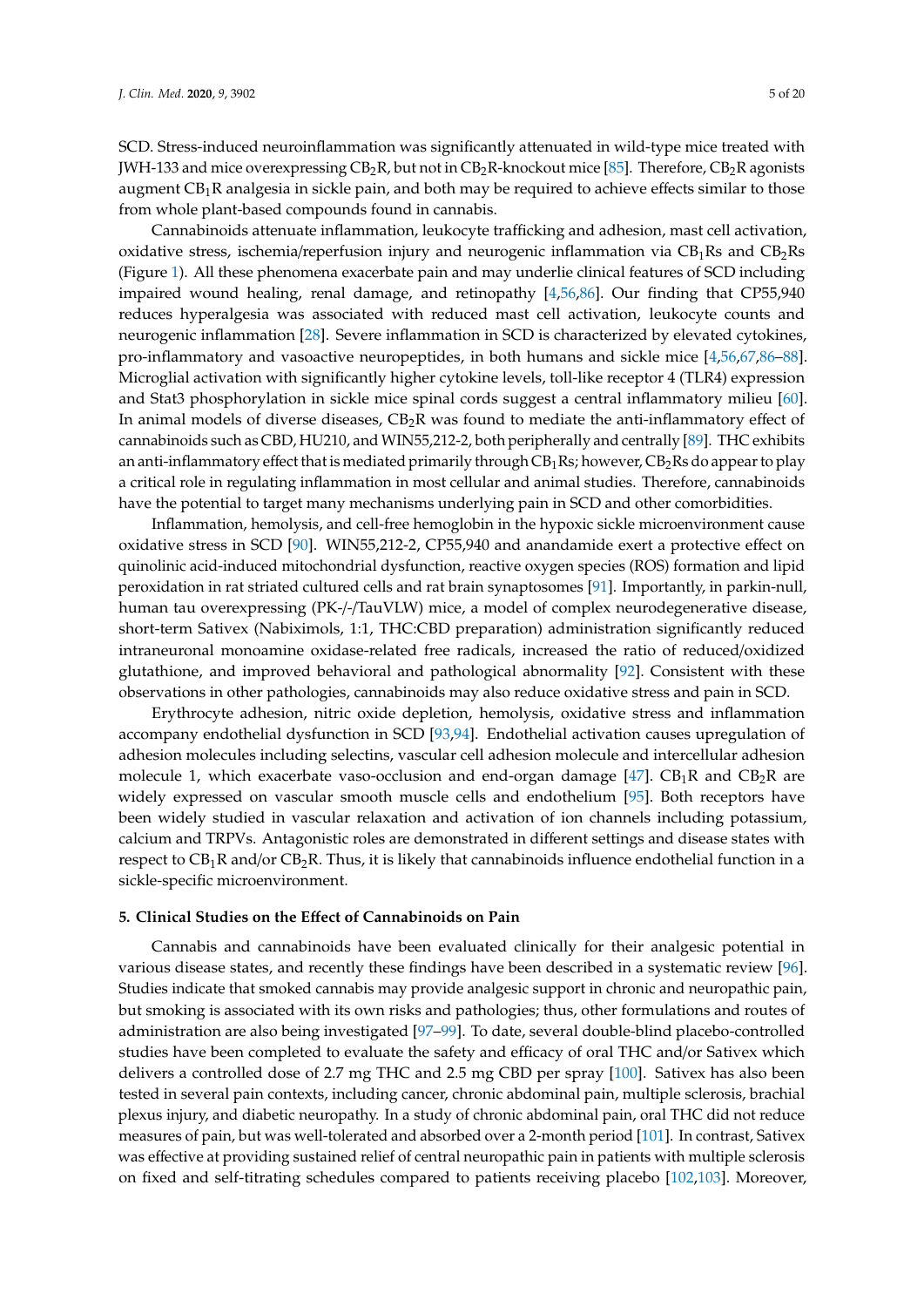Sativex improved pain at targeted responder levels and significantly improved sleep in difficult-to-treat neuropathic pain arising from brachial plexus avulsion and allodynia-characterized neuropathic pain [\[104](#page-17-8)[,105\]](#page-17-9). The latter study was followed-up with a 52-week open-label trial in which pain relief was maintained without dose increase or toxicity [\[106\]](#page-17-10). While promising, these studies must be evaluated critically due to their potential for biases related to sampling [\[107\]](#page-17-11).

Another growing concern is the safety of approaches to alter endocannabinoids, which was most notable with the failed study involving the fatty acid amide hydrolase (FAAH) inhibitor BIA 10-2474 [\[108\]](#page-17-12). The study was terminated following the death of a patient and irreparable side-effects in other participants. In retrospect, the compound was not as selective of an inhibitor as it was previously believed to be, and early signs of toxicity in pre-clinical studies went ignored [\[109\]](#page-17-13). This instance highlights the need for careful, well-controlled pre-clinical studies before undertaking clinical trials.

To date, several other clinical studies involving cannabis, THC preparations, and/or Sativex have been completed in patients with chronic pain arising from various diseases. Results from these studies indicate no effect to mild effect at reducing chronic pain, improving sleep quality, and improving patient-reported quality of life. Side-effects from these studies are also limited, and it appears that low doses are well-tolerated. The results from these studies, however, have not undergone peer review, and thus must be heavily scrutinized before any recommendations can be made. The identifiers for the aforementioned studies follow: NCT01606202, NCT00713817, NCT00710424, NCT01606176, NCT01262651, and NCT00241579.

# **6. Clinical Use of Cannabis in Sickle Cell Disease**

In SCD, limited data are available on pain management with cannabis. Moreover, most are surveys, patient's self-reports, retrospective analysis, detection on urine screening, use of multiple non-prescribed drugs and most often not adjusted for gender, disease severity, opioid use, other comorbidities contributing to pain such as leg ulcers or avascular necrosis and prescription medications for many comorbidities. However, emerging prospective well-designed studies have started providing unbiased insights relevant to cannabis use in SCD. We briefly describe salient findings from different studies on cannabis use in SCD (see Table [1\)](#page-8-0).

#### *6.1. Fewer Admissions in Cannabis Users with Pain in SCD*

Increased access to medicinal cannabis has also shifted open use in SCD patients, with studies reporting greater disease severity and decreased in-patient hospitalizations in patients receiving medicinal cannabis [\[110](#page-17-14)[–112\]](#page-17-15). A cross-sectional study of adults with SCD (aged 18 and older) was performed at the Yale New Haven Hospital, based on patient reported outcomes for pain and health-related quality of life (HRQoL) questionnaire using the Adult Sickle Cell Quality of life Measurement Information System (ASCQ-Me) to assess VOC pain frequency/severity and impact of pain and Patient-Reported Outcomes Measurement Information System (PROMIS) for qualitative assessment of nociceptive and neuropathic pain [\[111\]](#page-17-16). The effect of cannabis on baseline pain and acute pain HRQoL outcomes was examined factoring in for SCD genotype, disease severity, age, gender, genotype, hydroxyurea (HU) use, oral morphine equivalents and transfusions, etc. Approximately 20% of SCD subjects reported using cannabis daily compared to 55% non-users and others who used weekly, monthly or in between. Daily users reported significantly higher pain episode severity scores than non-users ( $p = 0.02$ ). However, propensity matched with variables on pain outcomes showed that daily cannabis users reported fewer annual ER visits and annual admissions. Matched for pain impact score for daily pain with other aforesaid variables, daily users had 1.8 and 1.2 fewer annual admissions and ER visits. Similarly, using daily opioids dispensed as a measure of pain matched for other variables showed daily users had 2.5 and 1.5 fewer annual admissions and ER visits compared with others. Since daily users had more severe pain crises, it is inferred that daily use is associated with higher severity of pain crises and that comparisons need to factor in the pain severity and account for other factors such as ability to tolerate pain better.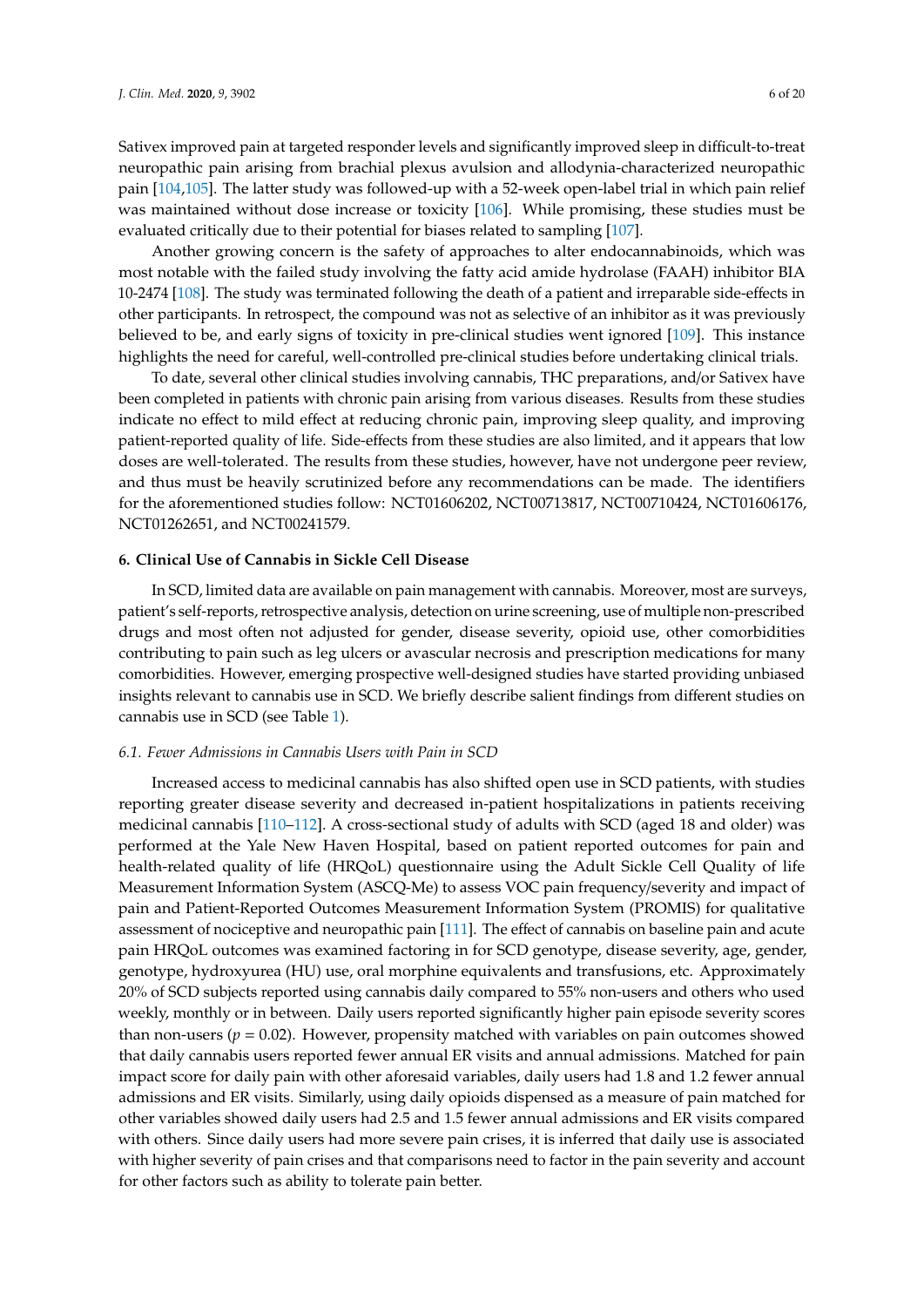| Study                              | Year | Sample Size | Key Finding/Summary                                                                                                                                                                                                                                                                                                                                      | <b>Strengths</b>                                                                                                                                                      | Limitations                                                                                                                                                                                                                                                                                                                                                                                                          |
|------------------------------------|------|-------------|----------------------------------------------------------------------------------------------------------------------------------------------------------------------------------------------------------------------------------------------------------------------------------------------------------------------------------------------------------|-----------------------------------------------------------------------------------------------------------------------------------------------------------------------|----------------------------------------------------------------------------------------------------------------------------------------------------------------------------------------------------------------------------------------------------------------------------------------------------------------------------------------------------------------------------------------------------------------------|
| Abrams et al.<br>$\left[30\right]$ | 2020 | 23          | Cannabis was safe and significantly improved mood<br>compared to placebo. There was no statistically<br>significant difference, but there was a trend towards<br>reduction in pain interference ratings in cannabis<br>compared to placebo.                                                                                                              | Randomized, double-blind,<br>placebo-controlled clinical trial<br>specifically assessing cannabis<br>use for pain in SCD patients.                                    | Small sample size and short duration of treatment.                                                                                                                                                                                                                                                                                                                                                                   |
| Curtis et al.<br>[111]             | 2020 | 49          | SCD patients who use cannabis daily reported more<br>severe pain but had fewer ER visits/hospital<br>admissions compared to non-daily cannabis users<br>with similar pain and disease severity. Daily and<br>non-daily cannabis users reported pain relief as the<br>most common reason for using cannabis.                                              | Cross-sectional survey that<br>examines the link between<br>cannabis use and SCD pain<br>severity and uses propensity<br>score matching to adjust for<br>confounders. | Route and amount of cannabis used was not controlled<br>and presents a confounding factor in this study. Authors<br>report possible selection bias because patients were<br>recruited in clinic visits, and patients with greater disease<br>severity likely present to clinic more often, so they would<br>be more likely to be recruited.                                                                          |
| Curtis et al.<br>$[112]$           | 2020 | 75          | SCD patients who obtained medical marijuana<br>showed a decrease in admission rates in the 6<br>months after obtaining medical marijuana,<br>compared to patients who did not obtain it. Patients<br>who obtained medical marijuana had higher<br>baseline use of opioids and illicit cannabis, but<br>neither group demonstrated changes in opioid use. | Retrospective study that<br>evaluates if obtaining medical<br>marijuana is associated with<br>changes in opioids dispensed or<br>in health care utilization.          | The method and amount of cannabis used was not<br>controlled. It is unknown if patients who obtained<br>medical marijuana also used illicit marijuana, or used<br>other illicit drugs.                                                                                                                                                                                                                               |
| Wilson et al.<br>$[113]$           | 2020 | 291         | 16.9% of young SCD patients (<25 years) and 21.8%<br>of older SCD patients (≥25 years) used marijuana.<br>Younger patients had lower SCD-related self-care<br>scores and were more likely to have hospital<br>admissions for pain compared to non-users. Older<br>patients using marijuana had more days treating<br>pain at home.                       | Retrospective study that<br>establishes a link between<br>marijuana use and SCD self-care<br>behaviors and pain management.                                           | Patients may have under-reported illicit marijuana use, as<br>legal medical marijuana was not available during the<br>study period. Information on baseline levels of disease<br>severity was not reported, and presents a confounding<br>factor in the two groups. The data is observational, so a<br>causative relationship between age of marijuana users<br>and self-care/pain management cannot be established. |
| Wilson et al.<br>$[114]$           | 2020 | 258         | 24.9% of SCD patients reported substance use. The<br>most commonly used substance was marijuana,<br>with 22.5% of the sample reporting marijuana use,<br>and 15% reporting use in the past 30 days. SCD<br>patients reporting substance use had more<br>stress/distress, higher rates of depression, and<br>poorer quality of life.                      | Observational study that<br>investigates the relationship<br>between psychosocial/clinical risk<br>factors and substance use in SCD<br>patients.                      | Patient's were self-reporting illicit drug use, so may have<br>under-reported. Motivation for substance use and the<br>perceived health benefits of substance use were not<br>investigated. As this is an observational study, it is not<br>possible to establish a causative relationship between<br>substance use and psychosocial/clinical risk factors.                                                          |
| Sinha et al.<br>$[21]$             | 2019 | 15          | SCD patients reported increased barriers to opioids<br>for pain management, decreased opioid dosing,<br>physician preoccupation with opiod dosage, and a<br>lack of access to non-opioid therapies, such as<br>marijuana, for pain.                                                                                                                      | The small sample size allowed for<br>a detailed account of each<br>participant's point of view in this<br>qualitative study.                                          | This study's format as a qualitative study with a small,<br>mostly, female sample size makes it difficult to draw<br>conclusions about the greater population of SCD patients.<br>The researchers did not have access to participants'<br>medical records, so there was no verification of<br>participants' accounts of opioid experiences.                                                                          |

# **Table 1.** Cannabis use in sickle cell disease.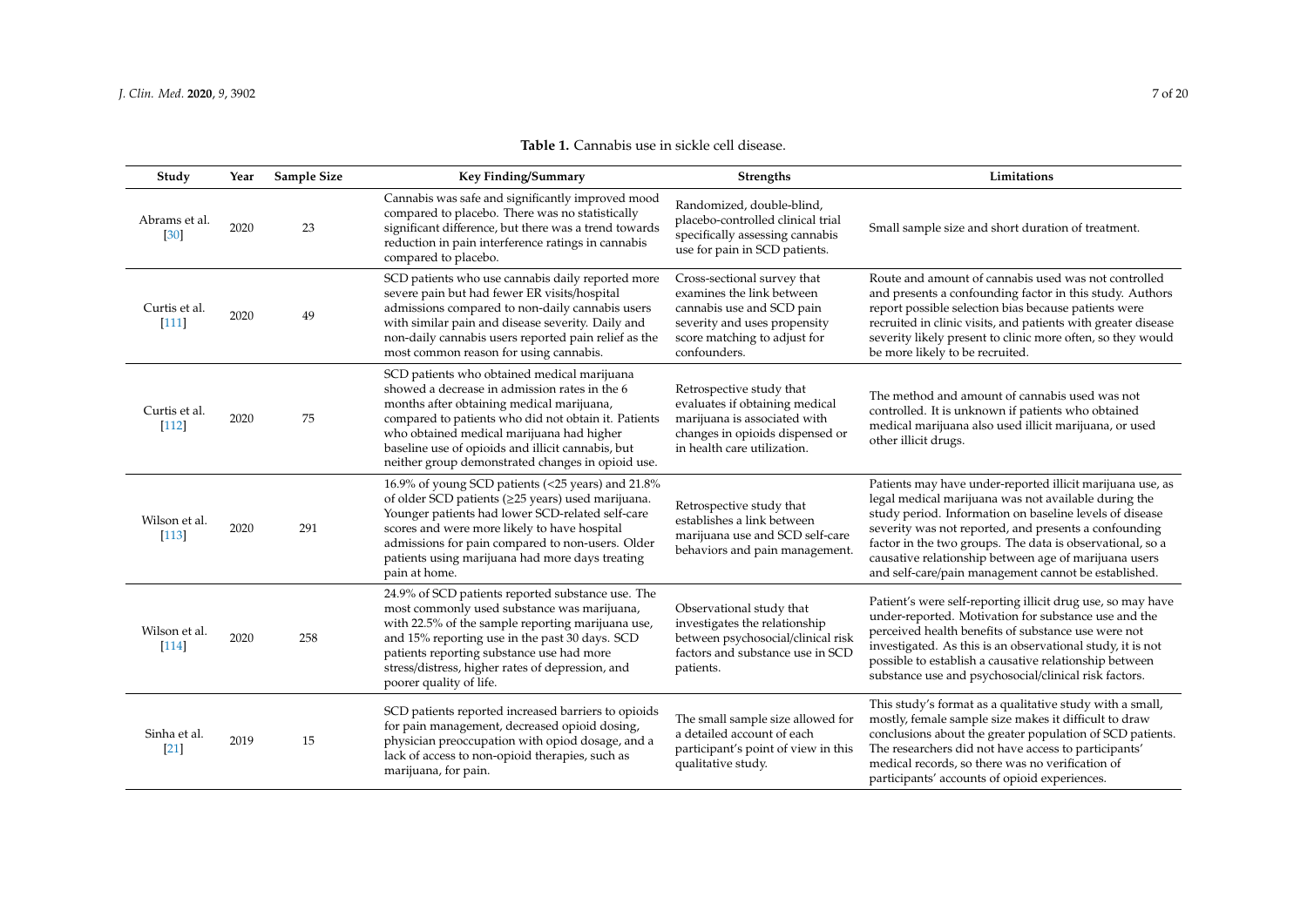| Table 1. Cont. |  |  |
|----------------|--|--|
|----------------|--|--|

| Study                                | Year | Sample Size                                            | <b>Key Finding/Summary</b>                                                                                                                                                                                                                                                                                                                                                                                                | <b>Strengths</b>                                                                                                                                                | Limitations                                                                                                                                                                                                                                                                                                                                                                                                                                                                                                                                                |
|--------------------------------------|------|--------------------------------------------------------|---------------------------------------------------------------------------------------------------------------------------------------------------------------------------------------------------------------------------------------------------------------------------------------------------------------------------------------------------------------------------------------------------------------------------|-----------------------------------------------------------------------------------------------------------------------------------------------------------------|------------------------------------------------------------------------------------------------------------------------------------------------------------------------------------------------------------------------------------------------------------------------------------------------------------------------------------------------------------------------------------------------------------------------------------------------------------------------------------------------------------------------------------------------------------|
| Curtis et al.<br>$\lceil 110 \rceil$ | 2018 | 50                                                     | Medical marijuana users were more likely to have<br>genotypes associated with more clinically severe<br>SCD, showed a decrease in hospital admissions in<br>the 6 months after obtaining medical marijuana<br>compared to the 6 months prior.                                                                                                                                                                             | Prospective study that establishes<br>a correlation between medical<br>marijuana use and decreased<br>hospital admissions in SCD<br>patients.                   | The increased likelihood of patients with more severe<br>SCD to obtain medical marijuana is a confounding<br>variable in this study. The frequency and method of<br>marijuana ingestion were not controlled, making it<br>difficult to establish a causative link between medical<br>marijuana and decreased hospital admissions. Illicit use<br>of other drugs was not evaluated.                                                                                                                                                                         |
| Roberts et al.<br>[20]               | 2018 | $58$ (survey)/<br>57 (urine<br>drug testing)           | 42% of surveyed SCD patients reported marijuana<br>use, with the majority of users citing medical<br>indications for use. A majority of marijuana users<br>also indicated reduced use of pain medications. On<br>urine drug tests, 18% of patients tested positive for<br>cannabinoids only, 5% tested positive for<br>cannabinoids and cocaine/phencyclidine, and 12%<br>tested positive for cocaine/phencyclidine only. | A survey study that examined the<br>frequency of and reasons for<br>marijuana use in SCD patients.                                                              | Patients were self-reporting on illicit marijuana use, so<br>some patients may not have reported their use at all or<br>may have overstated the medicinal benefits of marijuana<br>use. Urine testing was used to estimate marijuana use, so<br>infrequent testing would not account for occasional users.<br>Also, testing was often based on clinician concerns during<br>routine care, so there may have been a sampling bias as<br>patients more likely to show signs of drug abuse may have<br>been more likely to have urine drug testing performed. |
| <b>Ballas</b> [115]                  |      | 72 (270 drug<br>2017 screen tests from<br>72 patients) | SCD patients using cannabis had a higher frequency<br>of VOCs than non-users.                                                                                                                                                                                                                                                                                                                                             | A retrospective study that<br>examines the association between<br>cannabis use and frequency of<br>acute vaso-occlusive crises<br>resulting in hospitalization. | There were statistically significant differences in mixed<br>drug use, frequency of clinic visits, and age of males<br>when comparing the patients who tested positive and<br>negative for cannabinoids. Baseline severity of SCD was<br>not evaluated in the groups of cannabinoid users vs.<br>non-users. These confounders preclude the establishment<br>of a causative link between cannabis use and frequency of<br>VOC <sub>s</sub> .                                                                                                                |
| Zheng et al.<br>$[116]$              | 2016 | 1                                                      | Failure in relieving pain with opioids in a patient<br>with a history of synthetic cannabinoid (K2) use.                                                                                                                                                                                                                                                                                                                  | Case study that examines the<br>interactions between synthetic<br>cannabinoid use, altered mental<br>status and pain.                                           | Single patient with a history of prior frontal stroke makes<br>it difficult to attribute the patient's altered mental status<br>solely to the K2 synthetic cannabinoid. However, the<br>toxicity of synthetic drugs raises a concern for safety.                                                                                                                                                                                                                                                                                                           |
| Matta et al.<br>$\lceil 117 \rceil$  | 2014 |                                                        | Male Sickle Cell Trait patient with a history of<br>alcohol, tobacco, and cannabis use presented to the<br>emergency department with priapism.                                                                                                                                                                                                                                                                            | Another case study that examines<br>drug interactions and potential<br>adverse effects associated with<br>cannabis use.                                         | Mixed drug use makes it difficult to extrapolate causation<br>between cannabis and priapism.                                                                                                                                                                                                                                                                                                                                                                                                                                                               |
| Birnbaum,<br>Pinzone [118]           | 2008 |                                                        | Male SCD patient with a history of substance abuse<br>with alcohol, cocaine, and cannabis attempted<br>suicide by quetiapine ingestion, and subsequently<br>developed priapism.                                                                                                                                                                                                                                           | Case study that examines drug<br>interactions and potential<br>adverse effects associated with<br>cannabis use.                                                 | Single patient with mixed drug use makes it difficult to<br>extrapolate causation between cannabis and priapism.                                                                                                                                                                                                                                                                                                                                                                                                                                           |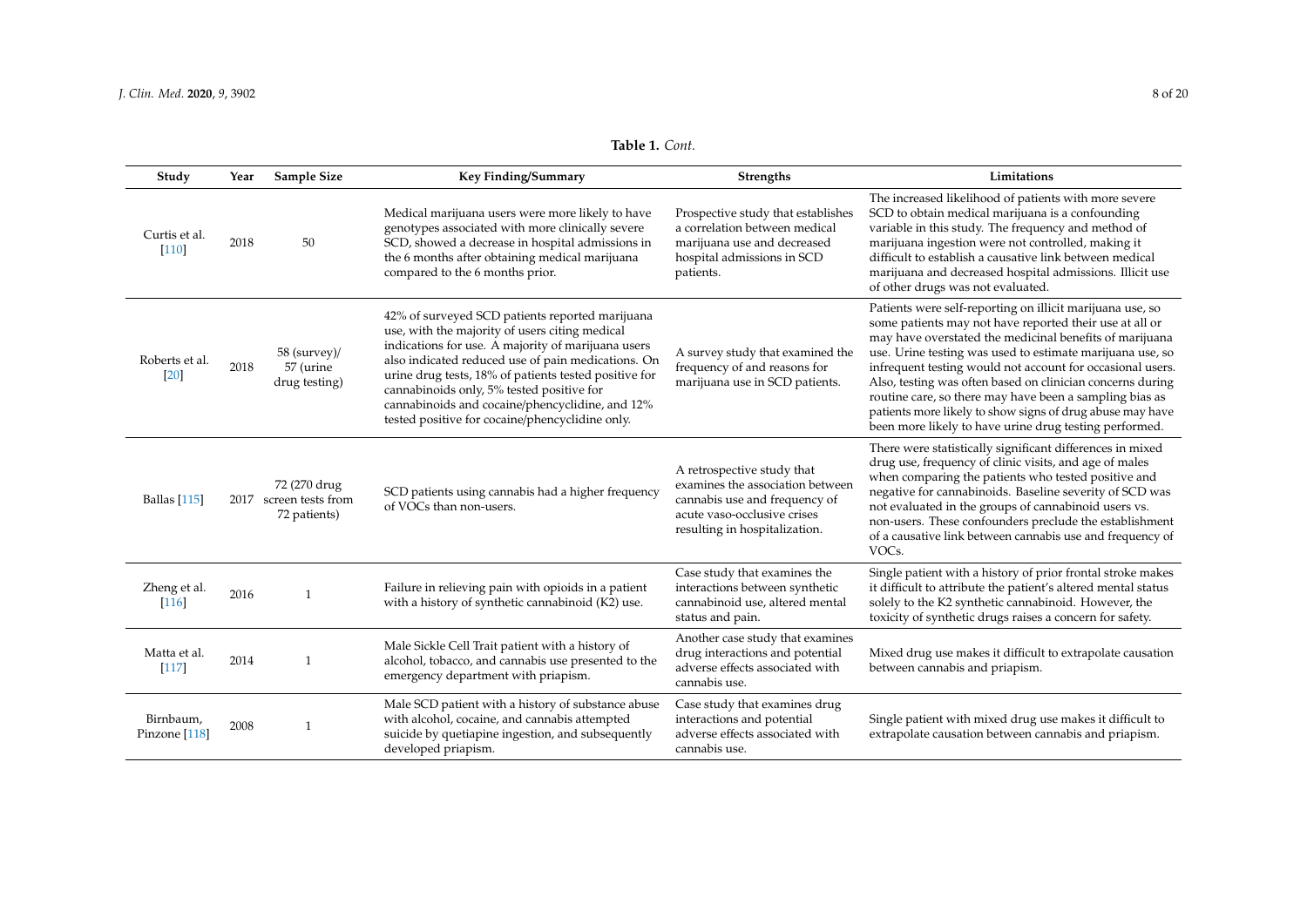|  | Table 1. Cont. |
|--|----------------|
|--|----------------|

<span id="page-8-0"></span>

| Study                         | Year | Sample Size                                              | Key Finding/Summary                                                                                                                                                                                                                                                                                                                 | <b>Strengths</b>                                                                                                    | Limitations                                                                                                                                                                                                                                                                                                                                                                                                                                                                                                                                     |
|-------------------------------|------|----------------------------------------------------------|-------------------------------------------------------------------------------------------------------------------------------------------------------------------------------------------------------------------------------------------------------------------------------------------------------------------------------------|---------------------------------------------------------------------------------------------------------------------|-------------------------------------------------------------------------------------------------------------------------------------------------------------------------------------------------------------------------------------------------------------------------------------------------------------------------------------------------------------------------------------------------------------------------------------------------------------------------------------------------------------------------------------------------|
| Knight-Madden<br>et al. [119] | 2006 | $n = 288, n = 234$<br>(in 2000 and<br>2004 respectively) | Among homozygous sickle cell (SS) patients and<br>sickle cell hemoglobin-C disease (SC) patients, the<br>prevalence of smoking marijuana was higher in<br>males and in SC patients. The prevalence of<br>marijuana smoking increased from 2000 to 2004 in<br>both sexes, and marijuana use was not related to<br>SCD complications. | Longitudinal questionnaire-based<br>study that demonstrated high<br>prevalence of marijuana use in<br>SCD patients. | Patients were specifically asked about smoking marijuana,<br>so other methods of use were not represented, and<br>patients were self-reporting on illicit marijuana use, so<br>use may be underreported. The frequency of marijuana<br>use and the type/frequency of SCD complications were<br>not investigated, so motivation for marijuana use remains<br>unclear. Some participants were lost to followup by 2004,<br>while some $(n = 8)$ responded only in 2004; it is unclear if<br>these patients were included in the reported results. |
| Howard et al.<br>[18]         | 2005 | 86                                                       | 36% ( $n = 31$ ) of SCD patients reported using<br>cannabis to relieve pain, anxiety, or depression.                                                                                                                                                                                                                                | Questionnaire-based survey.                                                                                         | Only 34% of eligible patients completed the questionnaire.<br>Respondents had variable frequency of cannabis use, and<br>there was no quantitative testing to establish baseline pain<br>levels or opioid use prior to cannabis use. Cannabis use<br>may be underreported due to its status as an illicit drug.                                                                                                                                                                                                                                 |
| Britto et al.<br>[120]        | 1998 | 321                                                      | Teens with SCD and cystic fibrosis reported<br>significantly less lifetime and current use of<br>marijuana, tobacco, alcohol and fewer other risky<br>behaviors than their healthy peers.                                                                                                                                           | This crossurvey study<br>demonstrates that cannabis use is<br>apparent in SCD teens.                                | Teens were self-reporting on illicit behaviors, so their<br>responses may not be reliable. Motivation for marijuana<br>use and other risky behaviors were not assessed.                                                                                                                                                                                                                                                                                                                                                                         |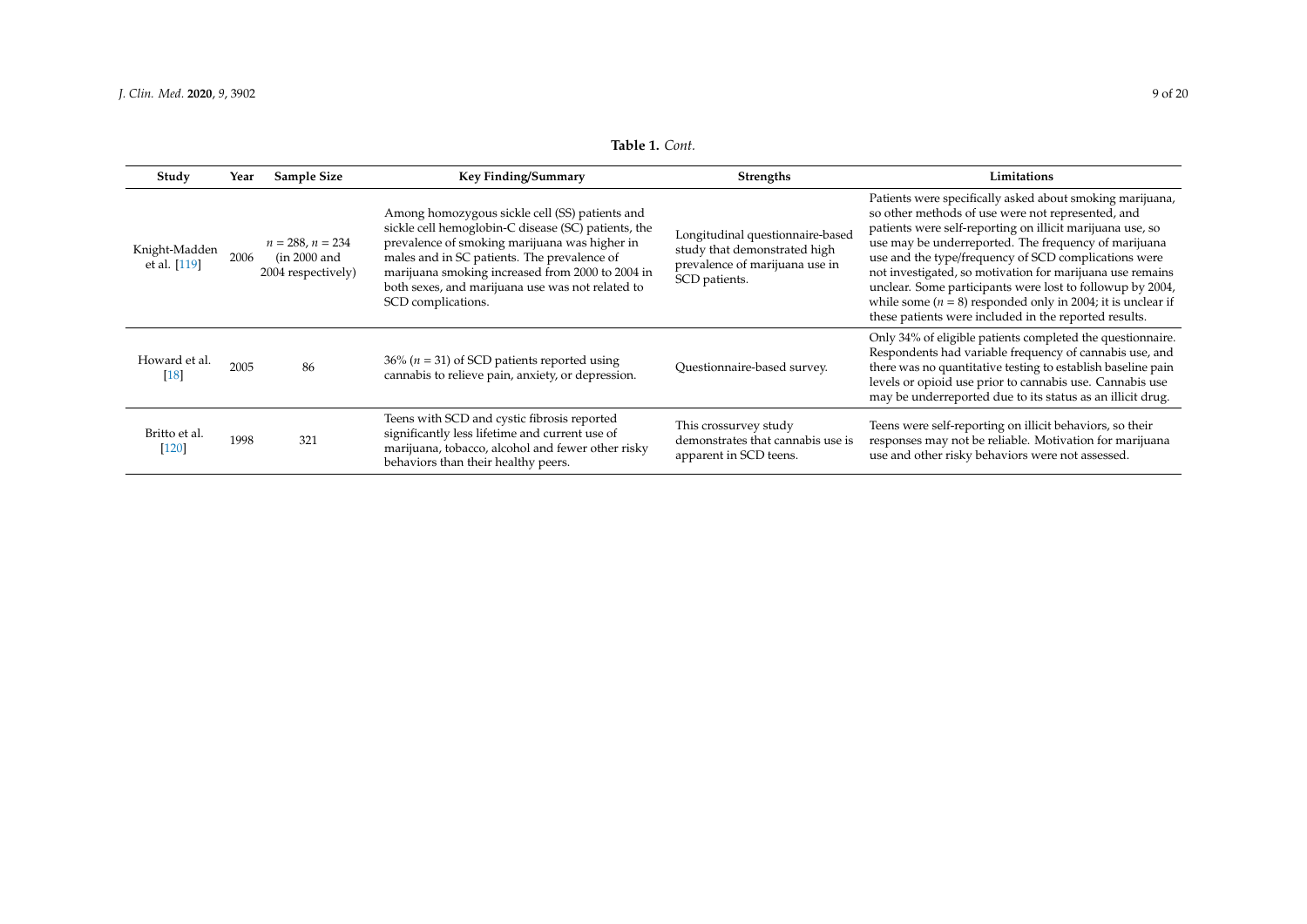#### *6.2. Prospective Trial Shows Vaporized Cannabis Is Well Tolerated in Adults with SCD*

A pilot study performed by our group investigated the analgesic potential of vaporized cannabis in SCD patients (NCT01771731) [\[30\]](#page-14-0). Twenty-three patients with SCD-related chronic pain receiving opioids completed a randomized double-blind placebo-controlled crossover trial, inhaling vaporized cannabis or placebo during two separate five-day inpatient sessions that were separated by a 30-day washout period. Vapors were collected in-house by vaporizing cannabis containing 4.4% THC and 4.9% CBD, obtained from the National Institute on Drug Abuse. The crossover design allowed for each patient to serve as their own control. Pain was assessed throughout each treatment period along with pain interference measures. The crossover-pain difference between cannabis and placebo treatment was negative for each treatment day indicating a decrease in pain with cannabis treatment; however, this decrease was not statistically significant. Additionally, pain levels were generally lower in patients given cannabis when compared to those given placebo, but this difference was also not statistically significant. As each five-day study period progressed, patients given cannabis reported that pain interfered less with activities, including walking and sleeping, with a statistically significant decrease in interference with mood. Importantly, this study showed that vaporized cannabis is well-tolerated and significantly improves "mood" in SCD patients with chronic pain. The lack of significant adverse effects in this study encourages further investigation into the use of cannabis-based interventions including CBD to treat chronic SCD pain in prospective trials with a larger cohort over a longer duration [\[30\]](#page-14-0).

## *6.3. Self-Management of Pain with Cannabis*

Questionnaire-based approaches have provided insight into the prevalence of cannabis use in the SCD community, and these studies have given first-hand accounts of the patients' perceived benefits and motivations for seeking cannabis [\[21](#page-13-9)[,119\]](#page-18-8). A 2018 survey of 58 patients living with SCD revealed cannabis use in 42% of respondents [\[20\]](#page-13-8). The majority of these individuals reported medicinal purposes, though some indicated recreational use of cannabis. The self-reported use further indicates the need to study cannabis to understand its potential risks versus benefits.

An anonymous questionnaire study of Sickle Cell patients in the United Kingdom included 31 patients who had used cannabis and 51 patients who had never used it, although this group represents only 34% of individuals that qualified for the study and chose to participate [\[18\]](#page-13-7). Responses indicated that cannabis users had more frequent and more severe episodes of pain, but many of the users indicated that cannabis was an attempt at managing their pain. Cannabis users reported improvement in mood (35%), reduced use of painkillers (42%), improvement in feelings of anxiety and depression (52%), and improvement in sleep (61%) [\[18\]](#page-13-7). In addition, 58% of respondents indicated an interest in participating in future clinical trials for the study of cannabis in SCD pain management [\[18\]](#page-13-7). This questionnaire-based study underscores the attractiveness of cannabis as a means of self-medicating for pain, but this also presents another potential concern; to circumvent the prohibition of cannabis, individuals may resort to use of unregulated, potentially dangerous synthetic cannabinoid analogs.

#### *6.4. Juvenile Use of Cannabis in SCD*

Neuropathic pain is disabling and impairs the HRQoL in adolescents as well. In a preliminary study of 12 adolescents with mean age of 15 years, with 75% females and 83% of subjects on hydroxyurea, higher PainDETECT scores were significantly associated with lower PedsQL (indicator of HRQoL) scores [\[121\]](#page-18-9). Cannabis use in teenagers with SCD and cystic fibrosis is prevalent, although to a lower extent than their peers [\[120\]](#page-18-10), which may be due to the perception of cannabis use associating with worse self-care, more stress, and more distress [\[113,](#page-18-11)[114\]](#page-18-12).

#### *6.5. Urine Screening Revealed Use of Cannabis and Other Drugs*

A 2017 retrospective analysis of patients with SCD indicated that patients using cannabis, confirmed by urinalysis, had higher frequency of VOCs [\[115\]](#page-18-13). This study comprised 37 SCD patients that tested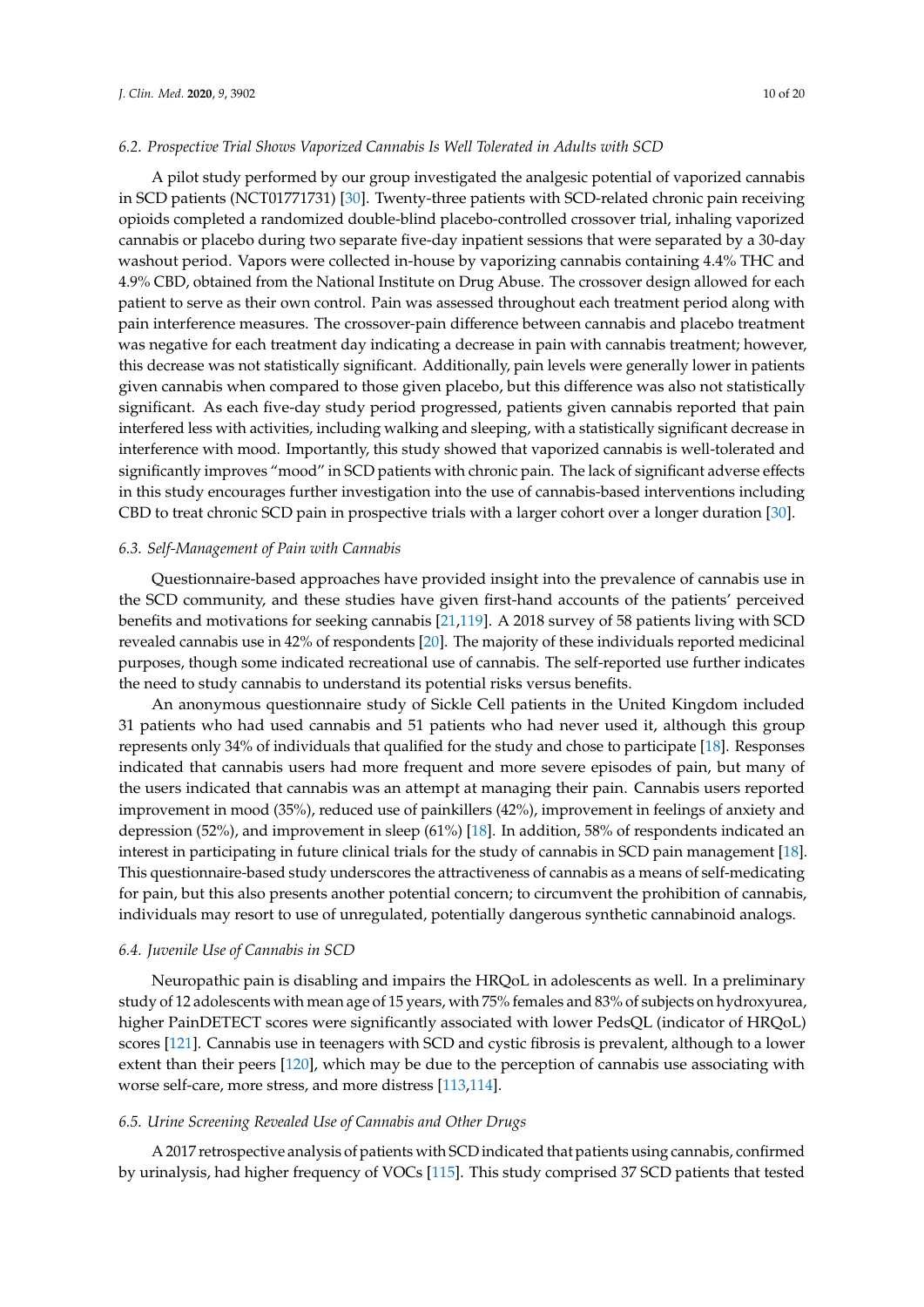positive for a THC metabolite and 35 that tested negative. Notably, patients who tested positive admitted to smoking cannabis as their route of administration. Additionally, cannabis users had significantly higher use of benzodiazepine, cocaine, and phencyclidine compared to non-users. The use of other illicit compounds may potentiate the negative effects associated with cannabis use in this retrospective analysis. In addition, cannabis users had significantly fewer visits to the clinic and increased hospital admissions compared to non-users; the lack of regular treatment and increased disease severity may also represent contributing variables that are difficult to control. Priapism, mortality, and other SCD co-morbidities were not different between groups [\[115\]](#page-18-13). Opioid-induced hyperalgesia and tolerance to specific opioids has been suggested to lead to cannabinoid and phencyclidine use in an individual with SCD [\[122\]](#page-18-14). The reason for using cannabis in this patient was that pain relief was inadequate with Percocet. After switching to morphine, his urine showed the presence of phencyclidine, which provided him better pain relief than morphine. These studies highlight the inadequacy and changing needs of patients with persistent and/or VOC pain in SCD leading to cannabis use and perhaps of other drugs that they can get to find relief.

#### *6.6. Cannabis Use and Other Comorbidities of SCD*

In a retrospective observational study on 9350 patients 18 years and older admitted for acute ischemic stroke (AIS) who underwent urine drug screening screening, 18% tested positive for cannabis [\[123\]](#page-18-15). Among cannabis users unadjusted risk ratio showed a 50% decrease in risk of AIS. However, upon adjusting for SCD, cardiovascular disease, diabetes, cigarette smoking, ethnicity, age, race, etc., the effect was lost. Many limitations in this study included dosage and duration of cannabis use, but it does not show any adverse effect of cannabis on AIS. These findings are important because stroke is one of the major comorbidities of SCD.

A 2016 case study of a sickle cell patient indicated development of acute chest syndrome and failure to modify pain with opioids after the patient had been exposed to the synthetic cannabinoid K2, also known as "Spice". The patient exhibited delirium and required oxygen support for his first 3 days following hospital admission, after which point the patient admitted to use of K2 at home. The patient's behavior indicated to the physicians that K2 use was continuing during the hospitalization, and during day 3 acute systolic heart failure was detected. At day 10, the patient was discharged and requested treatment for substance abuse [\[116\]](#page-18-16). Use of synthetic drugs labeled cannabinoids share many of the characteristics of intoxication, and also carry risks of dangerous and potentially fatal side effects that include psychosis, seizure, and myocardial infarction [\[124\]](#page-18-17). The potency of synthetic cannabinoids derives from their chemical interaction with cannabinoids receptors, for which they are full agonists, whereas THC, the major psychoactive constituent of cannabis, is a partial agonist. These biochemical properties underlie the contrast between synthetic cannabinoids' apparent toxicity and the lack thereof with THC [\[33\]](#page-14-8). The lack of acute toxicity does not mean that THC exposure is without risk.

#### *6.7. Cannabis Use in Sickle Cell Trait (SCT)*

The use of cannabinoids has been associated with poor health outcomes in patients with SCT, characterized by heterozygosity of the sickle allele. Two case studies have indicated priapism in SCT patients who admitted to using cannabis in the days prior to hospital admission. Notably, these individuals admitted to the use of other substances that contribute to priapism, including alcohol and cocaine in the first patient, and alcohol and tobacco in the second patient [\[117,](#page-18-18)[118\]](#page-18-19). Therefore, the effect of cannabis in these studies is confounded by the use of other substances, like many other studies.

# **7. Risks vs. Benefits?**

Due to often life-long chronic pain, fear of emerging VOC and rising opioidphobia, SCD patients are more vulnerable to use of cannabis as pain medicine. Cannabis derived cannabinoids have been shown to be safe and well-tolerated in adults across various conditions [\[106\]](#page-17-10) and, most recently, in SCD [\[30](#page-14-0)[,111\]](#page-17-16).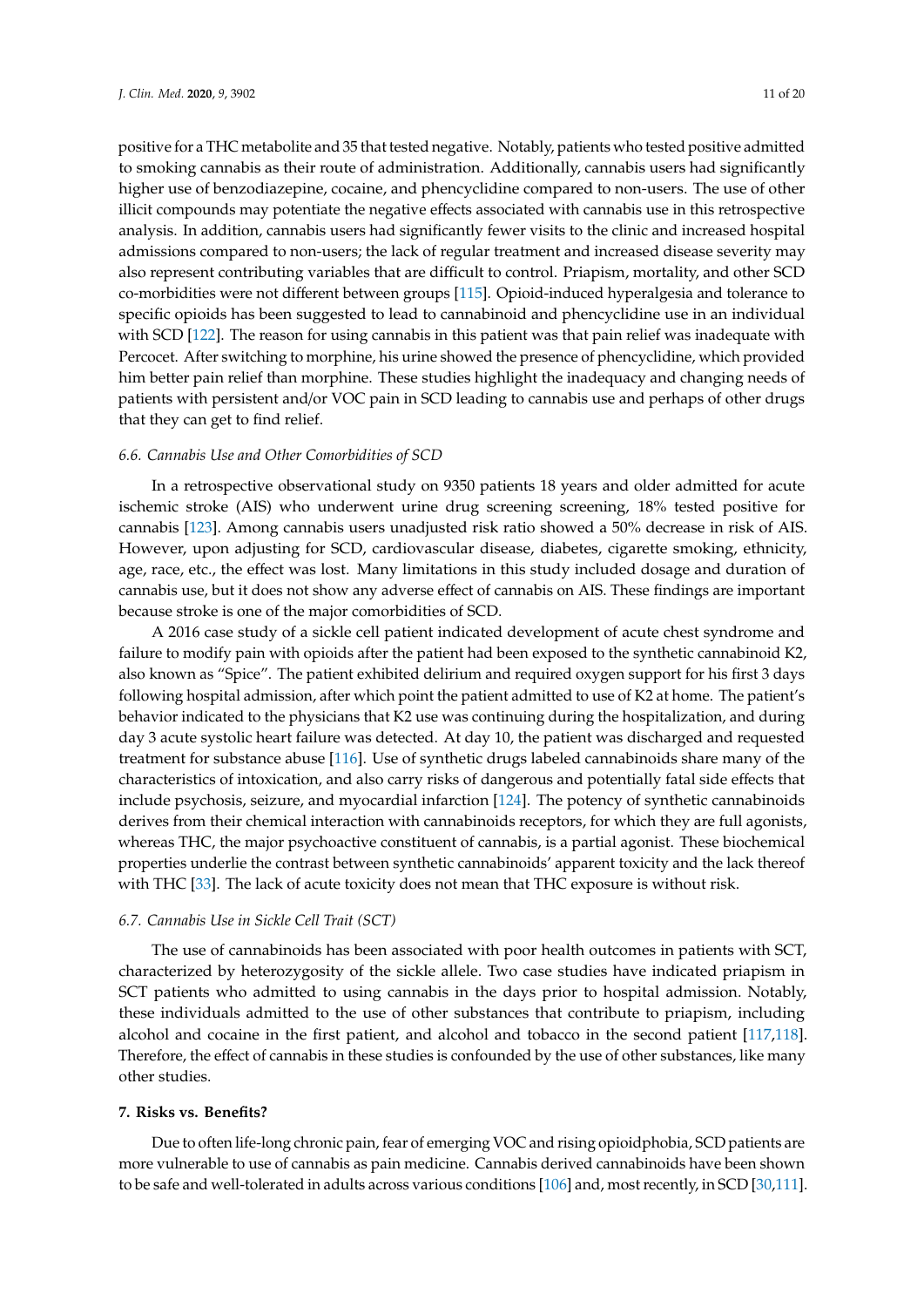Several studies have indicated mild to moderate effectiveness of cannabis in treating pain arising from various disease states [\[125–](#page-18-20)[127\]](#page-18-21), though heterogeneity and low sample sizes mandate replication [\[107\]](#page-17-11). Two major considerations for the use of cannabis products in SCD are (i) pregnancy: the use of cannabinoids has been rising in pregnant women [\[128–](#page-18-22)[131\]](#page-18-23), and in women with SCD this may be a significant concern due to the discontinuation of hydroxyurea during pregnancy [\[132\]](#page-19-0). Early preclinical studies provide mixed evidence for the teratogenicity of cannabinoids, so extreme caution must be taken during pregnancy [\[133,](#page-19-1)[134\]](#page-19-2); (ii) depression: Volkow et al. reviewed several studies on adverse health effects of recreational cannabis use and found high confidence in the association between cannabis use and addiction to cannabis, symptoms of chronic bronchitis, motor vehicle accidents, and diminished lifetime achievement, as well as medium confidence in its association with abnormal brain development and depression or anxiety [\[135\]](#page-19-3). Recent data indicate the prevalence of depression associated with past month's cannabis use in adults, thus diligent monitoring for the well-being of patients' physical and mental health is required [\[136\]](#page-19-4). The existence of anxiety, depression and cognitive impairment in SCD warrants the need for a close examination of these features in cannabis users.

#### *7.1. Tsunami of Cannabinoids*

Innumerable medical cannabis preparations are available from "Dispensaries", but most of them are not validated for their contents and their effectiveness through regulatory analysis and controlled clinical trials, respectively. Majority of Medical cannabis preparations tested either did not contain the labeled contents or had a small % compared to the labeled amount [\[137,](#page-19-5)[138\]](#page-19-6). All medical cannabis preparations are not made equal and may have different cannabinoid content and composition. Therefore, the cannabinoid composition specific to the needs of the underlying pathobiology and symptoms needs to be selected for treatment. Outbreaks of coagulopathy from products marketed as cannabinoids but containing long-acting rodenticide raises life-threatening concerns [\[139\]](#page-19-7). Commercially available, mislabeled and adulterated cannabis products pose major health risks [\[137,](#page-19-5)[138,](#page-19-6)[140\]](#page-19-8). Therefore, awareness and education of individuals regarding potential harms of the adulterated and unreliable cannabis products needs to be raised and users and healthcare providers need to validate the reliability of the contents.

## *7.2. Major Challenges in the Study and Use of Cannabis in SCD*

While many of the aforementioned clinical studies suggest that cannabinoids may be effective therapeutic agents for treating pain, cannabinoid use in the U.S. remains controversial [\[141,](#page-19-9)[142\]](#page-19-10). The illicit use of cannabis remains a major concern due in part to racial biases in cannabis sanctions in the U.S. [\[143\]](#page-19-11), especially for SCD patients that mostly comprise individuals of African descent. As a Schedule I substance, federal law designates cannabis as a drug "with no currently accepted medical use and a high potential for abuse," but medical cannabis is currently approved in 36 states, Guam, Puerto Rico, US Virgin Islands and District of Columbia [\[144\]](#page-19-12). Given the growing legality of medical cannabis use, this substance warrants rigorous study to accurately determine its risks and benefits in SCD.

There is a strong need for randomized, placebo-controlled studies to accurately determine the effects of specific cannabinoids on SCD. Such studies require special attention to not only cannabis dosing and route of administration (e.g., smoked, vaporized, given as an oromucosal spray), but also to the chemical composition of cannabis plants due to existence of variable cannabinoid contents in cannabis plants [\[13\]](#page-13-3). Access to cannabis for research purposes remains a major roadblock in the U.S. and many parts of the world despite increasing preclinical evidence suggesting that it may be a valuable strategy for treating otherwise difficult to manage pain, which may be the case in SCD [\[19](#page-13-19)[,119\]](#page-18-8). Research funding allocation for cannabis's safe use in disease-specific manner is needed to prevent the cannabinoid epidemic before it is too late. Given the growing body of evidence supporting the potential benefits of cannabinoids for the treatment of pain in adults, but the lack of randomized, placebo-controlled studies evaluating their use in treating SCD pain, this area of research deems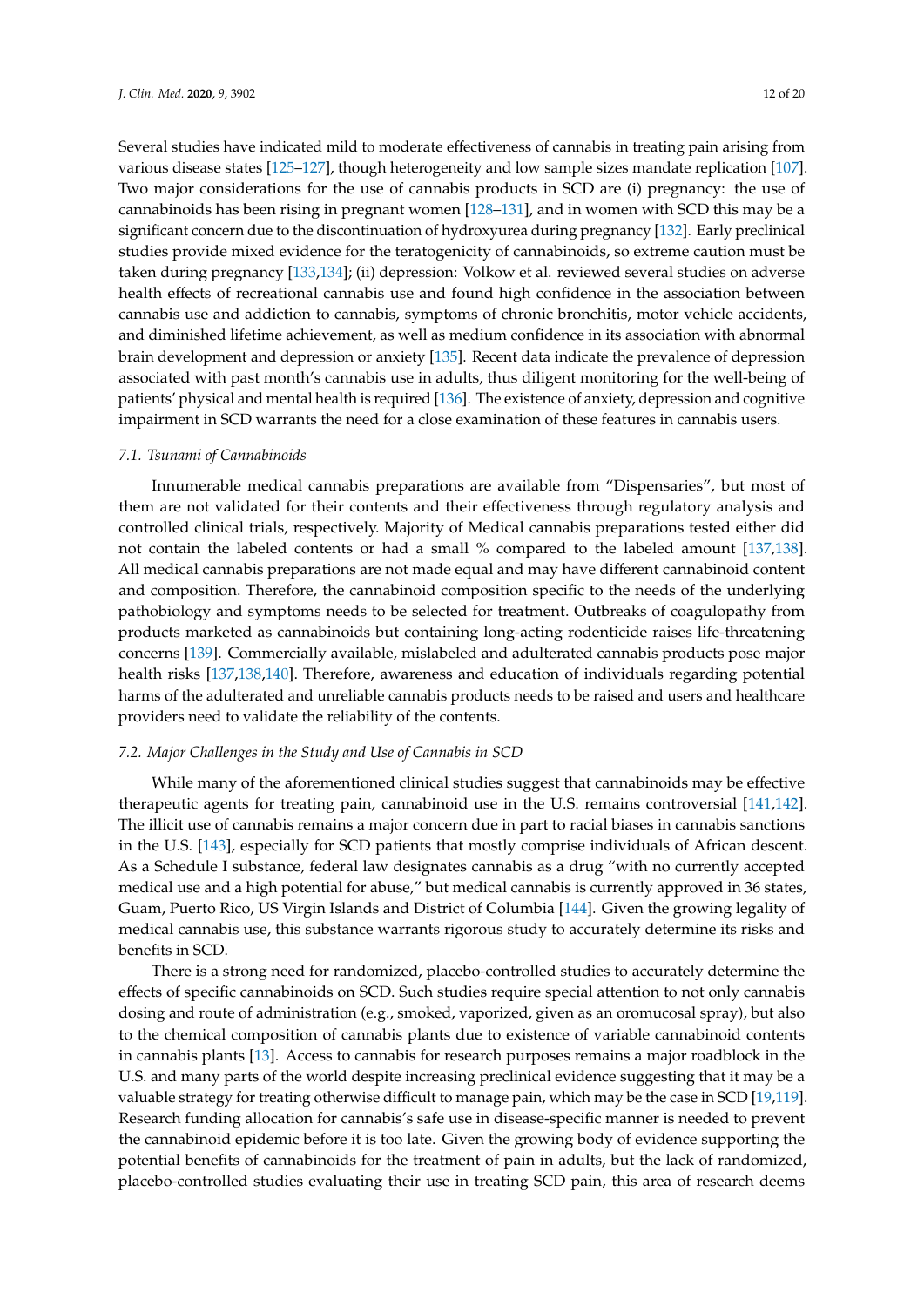high significance in order to develop more effective therapeutic options requiring more effective management of sickle pain [\[145](#page-19-13)[,146\]](#page-19-14).

# **8. Conclusions**

The complex nature of SCD and its resultant intractable pain make disease management and optimization of analgesia extremely difficult, even with aggressive opioid-based approaches. The paucity of clinical evidence for the effects of cannabis and cannabinoids in SCD is largely due to a lack of rigorously controlled studies; however, the findings from our and other clinical studies indicate positively toward the analgesic potential of cannabis in treating pain arising from SCD and other disease states. The development of a mechanism-based understanding of the effect of cannabinoids on pain, cognitive function, addiction, organ pathology and other comorbidities of SCD is critically needed in pre-clinical and clinical studies. Several major challenges preclude drawing uniform outcomes of cannabinoid use in SCD, which include heterogenous products ranging from medical cannabis to over-the-counter products, as well as unreliable products contaminated with toxic substances, use of other drugs, smaller cohorts in clinical studies, simultaneous use of opioids, stigmatization and variability in presentation, severity and duration of pain. Larger randomized controlled trials on reliable and specific cannabis products are required to disentangle their role as disease-modifying or analgesic agents in the context of SCD without the confounding effect of other substances.

**Author Contributions:** D.A.A. wrote the manuscript and prepared for submission; A.A. wrote the manuscript. F.M. prepared the table and wrote the manuscript; H.C. prepared the figures and wrote the manuscript; V.S. wrote the manuscript; N.V.D. edited the manuscript; K.G. designed the review, supervised writing, and edited the manuscript, table and figure. All authors have read and agreed to the published version of the manuscript.

**Funding:** We gratefully acknowledge funding from NIH Grants U18 EB029354 and HL147562 to KG and the University of California Office of the President fellowship to D.A.A. The content is solely the responsibility of the authors and does not necessarily represent the official views of the National Institutes of Health.

**Acknowledgments:** We gratefully acknowledge the members of the Gupta laboratory for their support and contributions to revision of the manuscript: Christopher Ventura, Hanan Chweih-Vendrame, and Stacy Kiven.

**Conflicts of Interest:** KG reports grants from Grifols, Cyclerion and 1910 Genetics, and honorarium from Novartis, Tautona Group, and CSL Behring, outside the submitted work.

# **References**

- <span id="page-12-0"></span>1. Ballas, S.K.; Gupta, K.; Adams-Graves, P. Sickle cell pain: A critical reappraisal. *Blood* **2012**, *120*, 3647–3656. [\[CrossRef\]](http://dx.doi.org/10.1182/blood-2012-04-383430) [\[PubMed\]](http://www.ncbi.nlm.nih.gov/pubmed/22923496)
- <span id="page-12-1"></span>2. Smith, W.R.; Penberthy, L.T.; Bovbjerg, V.E.; McClish, D.K.; Roberts, J.D.; Dahman, B.; Aisiku, I.P.; Levenson, J.L.; Roseff, S.D. Daily Assessment of Pain in Adults with Sickle Cell Disease. *Ann. Intern. Med.* **2008**, *148*, 94–101. [\[CrossRef\]](http://dx.doi.org/10.7326/0003-4819-148-2-200801150-00004) [\[PubMed\]](http://www.ncbi.nlm.nih.gov/pubmed/18195334)
- <span id="page-12-2"></span>3. Darbari, D.S.; Wang, Z.; Kwak, M.; Hildesheim, M.; Nichols, J.; Allen, D.; Seamon, C.; Peters-Lawrence, M.; Conrey, A.; Hall, M.K.; et al. Severe Painful Vaso-Occlusive Crises and Mortality in a Contemporary Adult Sickle Cell Anemia Cohort Study. *PLoS ONE* **2013**, *8*, e79923. [\[CrossRef\]](http://dx.doi.org/10.1371/journal.pone.0079923) [\[PubMed\]](http://www.ncbi.nlm.nih.gov/pubmed/24224021)
- <span id="page-12-3"></span>4. Gupta, M.; Msambichaka, L.; Ballas, S.K.; Gupta, K. Morphine for the Treatment of Pain in Sickle Cell Disease. *Sci. World J.* **2015**, *2015*, 1–10. [\[CrossRef\]](http://dx.doi.org/10.1155/2015/540154) [\[PubMed\]](http://www.ncbi.nlm.nih.gov/pubmed/25654130)
- <span id="page-12-4"></span>5. Tran, H.; Sagi, V.; Song-Naba, W.L.; Wang, Y.; Mittal, A.; Lamarre, Y.; Zhang, L.; Gupta, K. Effect of chronic opioid therapy on pain and survival in a humanized mouse model of sickle cell disease. *Blood Adv.* **2019**, *3*, 869–873. [\[CrossRef\]](http://dx.doi.org/10.1182/bloodadvances.2018024299)
- <span id="page-12-5"></span>6. Ballas, S.K.; Kanter, J.; Agodoa, I.; Howard, R.; Wade, S.; Noxon, V.; Dampier, C. Opioid utilization patterns in United States individuals with sickle cell disease. *Am. J. Hematol.* **2018**, *93*, E345–E347. [\[CrossRef\]](http://dx.doi.org/10.1002/ajh.25233)
- <span id="page-12-6"></span>7. Ruta, N.S.; Ballas, S.K. The Opioid Drug Epidemic and Sickle Cell Disease: Guilt by Association. *Pain Med.* **2016**, *17*, 1793–1798. [\[CrossRef\]](http://dx.doi.org/10.1093/pm/pnw074)
- <span id="page-12-7"></span>8. Russo, E.B. Cannabinoids in the management of difficult to treat pain. *Ther. Clin. Risk Manag.* **2008**, *4*, 245–259. [\[CrossRef\]](http://dx.doi.org/10.2147/TCRM.S1928)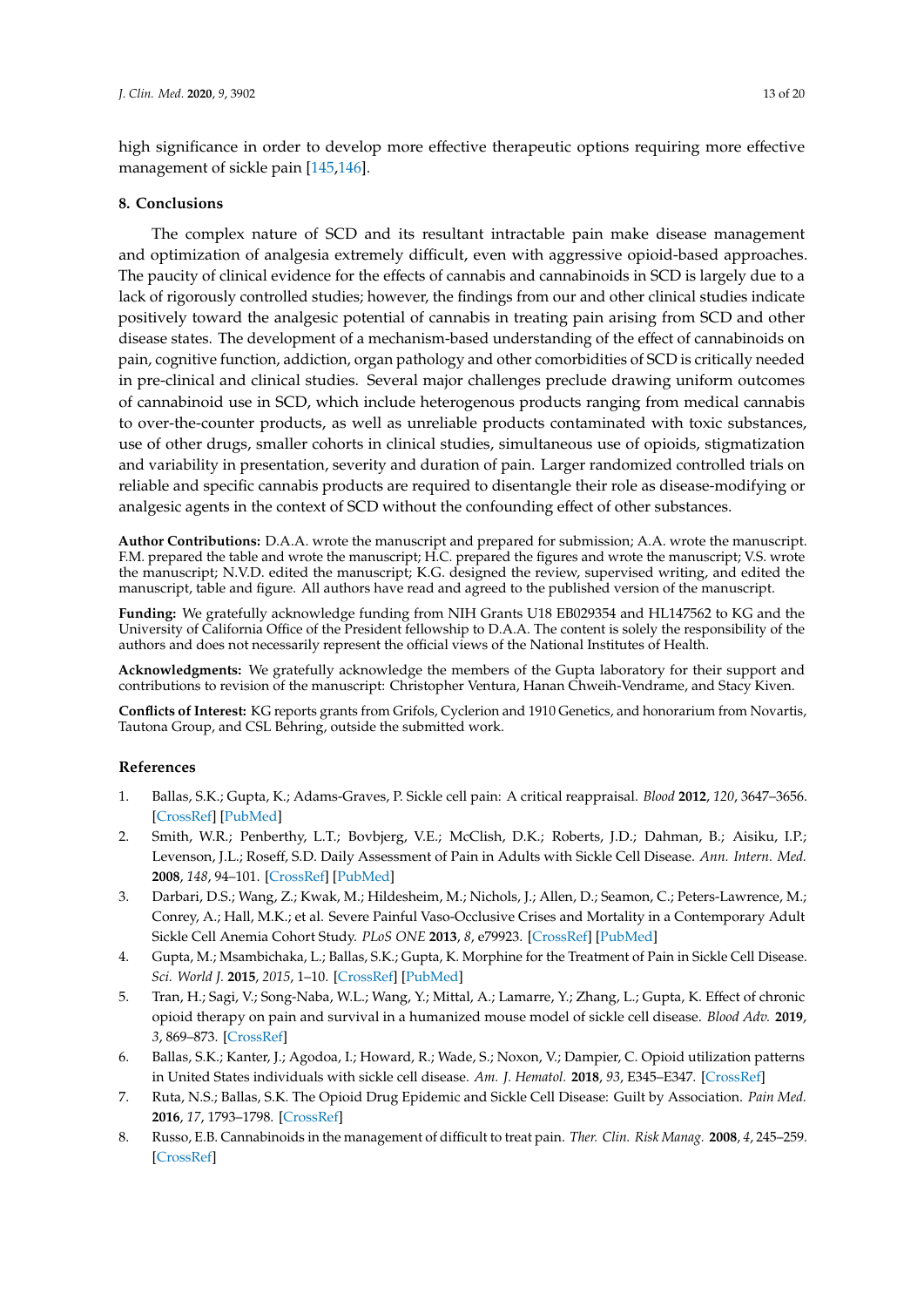- <span id="page-13-0"></span>9. Ren, M.; Tang, Z.; Wu, X.; Spengler, R.; Jiang, H.; Yang, Y.; Boivin, N. The origins of cannabis smoking: Chemical residue evidence from the first millennium BCE in the Pamirs. *Sci. Adv.* **2019**, *5*, eaaw1391. [\[CrossRef\]](http://dx.doi.org/10.1126/sciadv.aaw1391)
- <span id="page-13-1"></span>10. Gabay, M. The Federal Controlled Substances Act: Schedules and Pharmacy Registration. *Hosp. Pharm.* **2013**, *48*, 473–474. [\[CrossRef\]](http://dx.doi.org/10.1310/hpj4806-473)
- <span id="page-13-18"></span><span id="page-13-2"></span>11. Whiting, P.F.; Wolff, R.F.; Deshpande, S.; Di Nisio, M.; Duffy, S.; Hernandez, A.V.; Keurentjes, J.C.; Lang, S.; Misso, K.; Ryder, S.; et al. Cannabinoids for Medical Use: A Systematic Review and Meta-analysis. *JAMA* **2015**, *313*, 2456–2473. [\[CrossRef\]](http://dx.doi.org/10.1001/jama.2015.6358) [\[PubMed\]](http://www.ncbi.nlm.nih.gov/pubmed/26103030)
- <span id="page-13-17"></span><span id="page-13-16"></span>12. Laux, L.C.; Bebin, E.M.; Checketts, D.; Chez, M.; Flamini, R.; Marsh, E.D.; Miller, I.; Nichol, K.; Park, Y.; Segal, E.; et al. Long-term safety and efficacy of cannabidiol in children and adults with treatment resistant Lennox-Gastaut syndrome or Dravet syndrome: Expanded access program results. *Epilepsy Res.* **2019**, *154*, 13–20. [\[CrossRef\]](http://dx.doi.org/10.1016/j.eplepsyres.2019.03.015) [\[PubMed\]](http://www.ncbi.nlm.nih.gov/pubmed/31022635)
- <span id="page-13-3"></span>13. Maccallum, C.A.; Russo, E.B. Practical considerations in medical cannabis administration and dosing. *Eur. J. Intern. Med.* **2018**, *49*, 12–19. [\[CrossRef\]](http://dx.doi.org/10.1016/j.ejim.2018.01.004) [\[PubMed\]](http://www.ncbi.nlm.nih.gov/pubmed/29307505)
- <span id="page-13-4"></span>14. Ishida, J.H.; Wong, P.O.; Cohen, B.E.; Vali, M.; Steigerwald, S.; Keyhani, S. Substitution of marijuana for opioids in a national survey of US adults. *PLoS ONE* **2019**, *14*, e0222577. [\[CrossRef\]](http://dx.doi.org/10.1371/journal.pone.0222577)
- <span id="page-13-5"></span>15. Bachhuber, M.; Saloner, B.; Cunningham, C.O.; Barry, C.L. Medical Cannabis Laws and Opioid Analgesic Overdose Mortality in the United States, 1999–2010. *JAMA Intern. Med.* **2014**, *174*, 1668–1673. [\[CrossRef\]](http://dx.doi.org/10.1001/jamainternmed.2014.4005)
- 16. Lopez, A.K.K.; Nichols, S.D.; Chung, D.Y.; Kaufman, D.E.; McCall, K.L.; Piper, B.J. Prescription Opioid Distribution after the Legalization of Recreational Marijuana in Colorado. *Int. J. Environ. Res. Public Health* **2020**, *17*, 3251. [\[CrossRef\]](http://dx.doi.org/10.3390/ijerph17093251)
- <span id="page-13-6"></span>17. Lopez, C.D.; Boddapati, V.; Jobin, C.M.; Hickernell, T.R. State Medical Cannabis Laws Associated with Reduction in Opioid Prescriptions by Orthopaedic Surgeons in Medicare Part D Cohort. *J. Am. Acad. Orthop. Surg.* **2020**. [\[CrossRef\]](http://dx.doi.org/10.5435/JAAOS-D-19-00767)
- <span id="page-13-7"></span>18. Howard, J.; Anie, K.A.; Holdcroft, A.; Israeli-Korn, S.; Davies, S.C. Cannabis use in sickle cell disease: A questionnaire study. *Br. J. Haematol.* **2005**, *131*, 123–128. [\[CrossRef\]](http://dx.doi.org/10.1111/j.1365-2141.2005.05723.x)
- <span id="page-13-19"></span>19. Frisch, S. Medical cannabis: US researchers battle for access to the plant. *BMJ* **2014**, *349*, g6997. [\[CrossRef\]](http://dx.doi.org/10.1136/bmj.g6997)
- <span id="page-13-8"></span>20. Roberts, J.D.; Spodick, J.; Cole, J.; Bozzo, J.; Curtis, S.A.; Forray, A. Marijuana Use in Adults Living with Sickle Cell Disease. *Cannabis Cannabinoid Res.* **2018**, *3*, 162–165. [\[CrossRef\]](http://dx.doi.org/10.1089/can.2018.0001)
- <span id="page-13-9"></span>21. Sinha, C.B.; Bakshi, N.; Ross, D.; Krishnamurti, L. Management of Chronic Pain in Adults Living with Sickle Cell Disease in the Era of the Opioid Epidemic: A Qualitative Study. *JAMA Netw. Open* **2019**, *2*, e194410. [\[CrossRef\]](http://dx.doi.org/10.1001/jamanetworkopen.2019.4410) [\[PubMed\]](http://www.ncbi.nlm.nih.gov/pubmed/31125105)
- <span id="page-13-10"></span>22. Fearon, A.; Marsh, A.; Kim, J.; Treadwell, M. Pediatric residents' perceived barriers to opioid use in sickle cell disease pain management. *Pediatr. Blood Cancer* **2019**, *66*, e27535. [\[CrossRef\]](http://dx.doi.org/10.1002/pbc.27535) [\[PubMed\]](http://www.ncbi.nlm.nih.gov/pubmed/30387290)
- <span id="page-13-11"></span>23. Al Achkar, M.; Revere, D.; Dennis, B.; Mackie, P.; Gupta, S.; Grannis, S. Exploring perceptions and experiences of patients who have chronic pain as state prescription opioid policies change: A qualitative study in Indiana. *BMJ Open* **2017**, *7*, e015083. [\[CrossRef\]](http://dx.doi.org/10.1136/bmjopen-2016-015083) [\[PubMed\]](http://www.ncbi.nlm.nih.gov/pubmed/29133312)
- 24. Nichols, V.P.; Toye, F.; Eldabe, S.; Sandhu, H.K.; Underwood, M.; Seers, K. Experiences of people taking opioid medication for chronic non-malignant pain: A qualitative evidence synthesis using meta-ethnography. *BMJ Open* **2020**, *10*, e032988. [\[CrossRef\]](http://dx.doi.org/10.1136/bmjopen-2019-032988) [\[PubMed\]](http://www.ncbi.nlm.nih.gov/pubmed/32075828)
- <span id="page-13-12"></span>25. Toye, F.; Seers, K.; Tierney, S.; Barker, K.L. A qualitative evidence synthesis to explore healthcare professionals' experience of prescribing opioids to adults with chronic non-malignant pain. *BMC Fam. Pract.* **2017**, *18*, 94. [\[CrossRef\]](http://dx.doi.org/10.1186/s12875-017-0663-8) [\[PubMed\]](http://www.ncbi.nlm.nih.gov/pubmed/29178843)
- <span id="page-13-13"></span>26. Kohli, D.R.; Li, Y.; Khasabov, S.G.; Gupta, P.; Kehl, L.J.; Ericson, M.E.; Nguyen, J.; Gupta, V.; Hebbel, R.P.; Simone, D.A.; et al. Pain-related behaviors and neurochemical alterations in mice expressing sickle hemoglobin: Modulation by cannabinoids. *Blood* **2010**, *116*, 456–465. [\[CrossRef\]](http://dx.doi.org/10.1182/blood-2010-01-260372) [\[PubMed\]](http://www.ncbi.nlm.nih.gov/pubmed/20304807)
- 27. Cain, D.M.; Vang, D.; Simone, D.A.; Hebbel, R.P.; Gupta, K. Mouse models for studying pain in sickle disease: Effects of strain, age, and acuteness. *Br. J. Haematol.* **2011**, *156*, 535–544. [\[CrossRef\]](http://dx.doi.org/10.1111/j.1365-2141.2011.08977.x)
- <span id="page-13-15"></span>28. Vincent, L.; Vang, D.; Nguyen, J.; Benson, B.; Lei, J.; Gupta, K. Cannabinoid receptor-specific mechanisms to alleviate pain in sickle cell anemia via inhibition of mast cell activation and neurogenic inflammation. *Haematology* **2015**, *101*, 566–577. [\[CrossRef\]](http://dx.doi.org/10.3324/haematol.2015.136523)
- <span id="page-13-14"></span>29. Argueta, D.A.; Ventura, C.M.; Kiven, S.; Sagi, V.; Gupta, K. A Balanced Approach for Cannabidiol Use in Chronic Pain. *Front. Pharmacol.* **2020**, *11*, 561. [\[CrossRef\]](http://dx.doi.org/10.3389/fphar.2020.00561)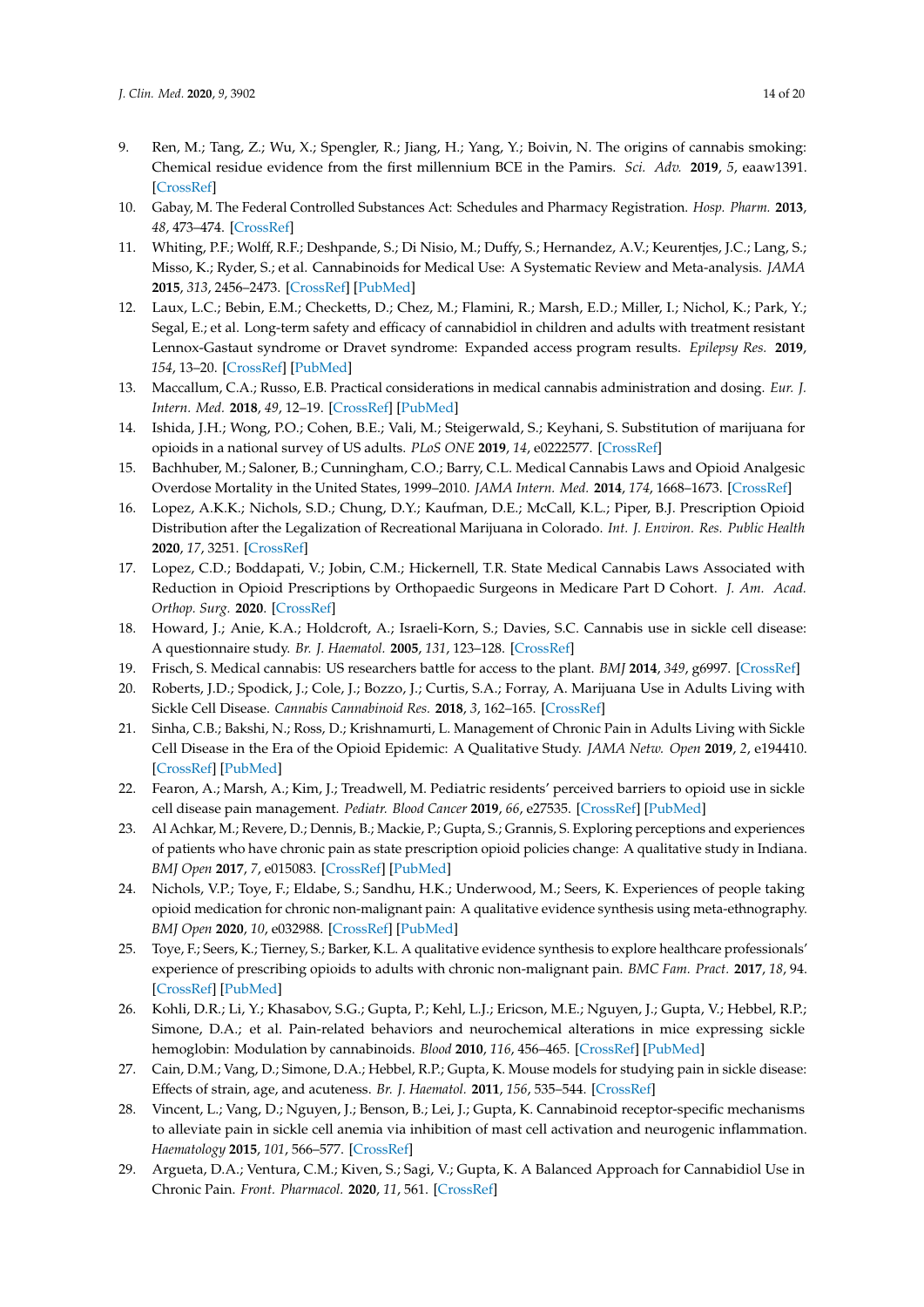- <span id="page-14-23"></span><span id="page-14-0"></span>30. Abrams, D.I.; Couey, P.; Dixit, N.; Sagi, V.; Hagar, W.; Vichinsky, E.; Kelly, M.E.; Connett, J.E.; Gupta, K. Effect of Inhaled Cannabis for Pain in Adults With Sickle Cell Disease: A Randomized Clinical Trial. *JAMA Netw. Open* **2020**, *3*, e2010874. [\[CrossRef\]](http://dx.doi.org/10.1001/jamanetworkopen.2020.10874)
- <span id="page-14-1"></span>31. Mechoulam, R.; Ben-Shabat, S.; Hanus, L.; Ligumsky, M.; Kaminski, N.E.; Schatz, A.R.; Gopher, A.; Almog, S.; Martin, B.R.; Compton, D.R.; et al. Identification of an endogenous 2-monoglyceride, present in canine gut, that binds to cannabinoid receptors. *Biochem. Pharmacol.* **1995**, *50*, 83–90. [\[CrossRef\]](http://dx.doi.org/10.1016/0006-2952(95)00109-D)
- 32. Munro, S.; Thomas, K.L.; Abu-Shaar, M. Molecular characterization of a peripheral receptor for cannabinoids. *Nat. Cell Biol.* **1993**, *365*, 61–65. [\[CrossRef\]](http://dx.doi.org/10.1038/365061a0) [\[PubMed\]](http://www.ncbi.nlm.nih.gov/pubmed/7689702)
- <span id="page-14-8"></span>33. Tai, S.; Fantegrossi, W.E. Synthetic Cannabinoids: Pharmacology, Behavioral Effects, and Abuse Potential. *Curr. Addict. Rep.* **2014**, *1*, 129–136. [\[CrossRef\]](http://dx.doi.org/10.1007/s40429-014-0014-y) [\[PubMed\]](http://www.ncbi.nlm.nih.gov/pubmed/26413452)
- <span id="page-14-2"></span>34. Atakan, Z. Cannabis, a complex plant: Different compounds and different effects on individuals. *Ther. Adv. Psychopharmacol.* **2012**, *2*, 241–254. [\[CrossRef\]](http://dx.doi.org/10.1177/2045125312457586)
- <span id="page-14-3"></span>35. Lauckner, J.E.; Jensen, J.B.; Chen, H.-Y.; Lu, H.-C.; Hille, B.; Mackie, K. GPR55 is a cannabinoid receptor that increases intracellular calcium and inhibits M current. *Proc. Natl. Acad. Sci. USA* **2008**, *105*, 2699–2704. [\[CrossRef\]](http://dx.doi.org/10.1073/pnas.0711278105)
- <span id="page-14-4"></span>36. Morales, P.; Reggio, P.H. An Update on Non-CB1, Non-CB2 Cannabinoid Related G-Protein-Coupled Receptors. *Cannabis Cannabinoid Res.* **2017**, *2*, 265–273. [\[CrossRef\]](http://dx.doi.org/10.1089/can.2017.0036)
- <span id="page-14-5"></span>37. Mechoulam, R.; Shvo, Y.; Hashish, I. The structure of cannabidiol. *Tetrahedron* **1963**, *19*, 2073–2078. [\[CrossRef\]](http://dx.doi.org/10.1016/0040-4020(63)85022-X)
- <span id="page-14-6"></span>38. Mechoulam, R.; Gaoni, Y. A total synthesis of dl-delta-1-tetrahydrocannabinol, the active constituent of hashish. *J. Am. Chem. Soc.* **1965**, *87*, 3273–3275. [\[CrossRef\]](http://dx.doi.org/10.1021/ja01092a065)
- <span id="page-14-7"></span>39. DiPatrizio, N.V.; Piomelli, D. The thrifty lipids: Endocannabinoids and the neural control of energy conservation. *Trends Neurosci.* **2012**, *35*, 403–411. [\[CrossRef\]](http://dx.doi.org/10.1016/j.tins.2012.04.006)
- <span id="page-14-9"></span>40. Donvito, G.; Nass, S.R.; Wilkerson, J.L.; Curry, Z.A.; Schurman, L.D.; Kinsey, S.G.; Lichtman, A.H. The Endogenous Cannabinoid System: A Budding Source of Targets for Treating Inflammatory and Neuropathic Pain. *Neuropsychopharmacology* **2018**, *43*, 52–79. [\[CrossRef\]](http://dx.doi.org/10.1038/npp.2017.204)
- <span id="page-14-10"></span>41. Fowler, C. Monoacylglycerol lipase—A target for drug development? *Br. J. Pharmacol.* **2012**, *166*, 1568–1585. [\[CrossRef\]](http://dx.doi.org/10.1111/j.1476-5381.2012.01950.x) [\[PubMed\]](http://www.ncbi.nlm.nih.gov/pubmed/22428756)
- <span id="page-14-11"></span>42. Pertwee, R.G. *Handbook of Cannabis*, 1st ed.; Oxford University Press: Oxford, UK, 2014.
- <span id="page-14-12"></span>43. Piomelli, D. The molecular logic of endocannabinoid signalling. *Nat. Rev. Neurosci.* **2003**, *4*, 873–884. [\[CrossRef\]](http://dx.doi.org/10.1038/nrn1247) [\[PubMed\]](http://www.ncbi.nlm.nih.gov/pubmed/14595399)
- <span id="page-14-13"></span>44. Argueta, D.A.; Perez, P.A.; Makriyannis, A.; DiPatrizio, N.V. Cannabinoid CB1 Receptors Inhibit Gut-Brain Satiation Signaling in Diet-Induced Obesity. *Front. Physiol.* **2019**, *10*, 704. [\[CrossRef\]](http://dx.doi.org/10.3389/fphys.2019.00704) [\[PubMed\]](http://www.ncbi.nlm.nih.gov/pubmed/31281260)
- <span id="page-14-14"></span>45. Turcotte, C.; Blanchet, M.-R.; LaViolette, M.; Flamand, N. The CB2 receptor and its role as a regulator of inflammation. *Cell. Mol. Life Sci.* **2016**, *73*, 4449–4470. [\[CrossRef\]](http://dx.doi.org/10.1007/s00018-016-2300-4)
- <span id="page-14-15"></span>46. Dotsey, E.; Ushach, I.; Pone, E.; Nakajima, R.; Jasinskas, A.; Argueta, D.A.; Dillon, A.; DiPatrizio, N.; Davies, H.; Zlotnik, A.; et al. Transient Cannabinoid Receptor 2 Blockade during Immunization Heightens Intensity and Breadth of Antigen-specific Antibody Responses in Young and Aged mice. *Sci. Rep.* **2017**, *7*, 42584. [\[CrossRef\]](http://dx.doi.org/10.1038/srep42584)
- <span id="page-14-16"></span>47. Kato, G.J.; Piel, F.B.; Reid, C.D.; Gaston, M.H.; Ohene-Frempong, K.; Krishnamurti, L.; Smith, W.R.; Panepinto, J.A.; Weatherall, D.J.; Costa, F.F.; et al. Sickle cell disease. *Nat. Rev. Dis. Primers* **2018**, *4*, 18010. [\[CrossRef\]](http://dx.doi.org/10.1038/nrdp.2018.10)
- <span id="page-14-17"></span>48. Martí-Carvajal, A.J.; Solà, I.; Agreda-Pérez, L.H. Treatment for avascular necrosis of bone in people with sickle cell disease. *Cochrane Database Syst. Rev.* **2019**, *12*, CD004344. [\[CrossRef\]](http://dx.doi.org/10.1002/14651858.CD004344.pub7)
- <span id="page-14-18"></span>49. Kato, G.J.; Steinberg, M.H.; Gladwin, M.T. Intravascular hemolysis and the pathophysiology of sickle cell disease. *J. Clin. Investig.* **2017**, *127*, 750–760. [\[CrossRef\]](http://dx.doi.org/10.1172/JCI89741)
- <span id="page-14-19"></span>50. Dampier, C. New and emerging treatments for vaso-occlusive pain in sickle cell disease. *Expert Rev. Hematol.* **2019**, *12*, 857–872. [\[CrossRef\]](http://dx.doi.org/10.1080/17474086.2019.1649131)
- <span id="page-14-20"></span>51. Manwani, D.; Frenette, P.S. Vaso-occlusion in sickle cell disease: Pathophysiology and novel targeted therapies. *Blood* **2013**, *122*, 3892–3898. [\[CrossRef\]](http://dx.doi.org/10.1182/blood-2013-05-498311)
- <span id="page-14-21"></span>52. Takaoka, K.; Cyril, A.C.; Jinesh, S.; Radhakrishnan, R. Mechanisms of pain in sickle cell disease. *Br. J. Pain* **2020**. [\[CrossRef\]](http://dx.doi.org/10.1177/2049463720920682)
- <span id="page-14-22"></span>53. Sadler, K.E.; Stucky, C.L. Neuronal transient receptor potential (TRP) channels and noxious sensory detection in sickle cell disease. *Neurosci. Lett.* **2019**, *694*, 184–191. [\[CrossRef\]](http://dx.doi.org/10.1016/j.neulet.2018.11.056) [\[PubMed\]](http://www.ncbi.nlm.nih.gov/pubmed/30508569)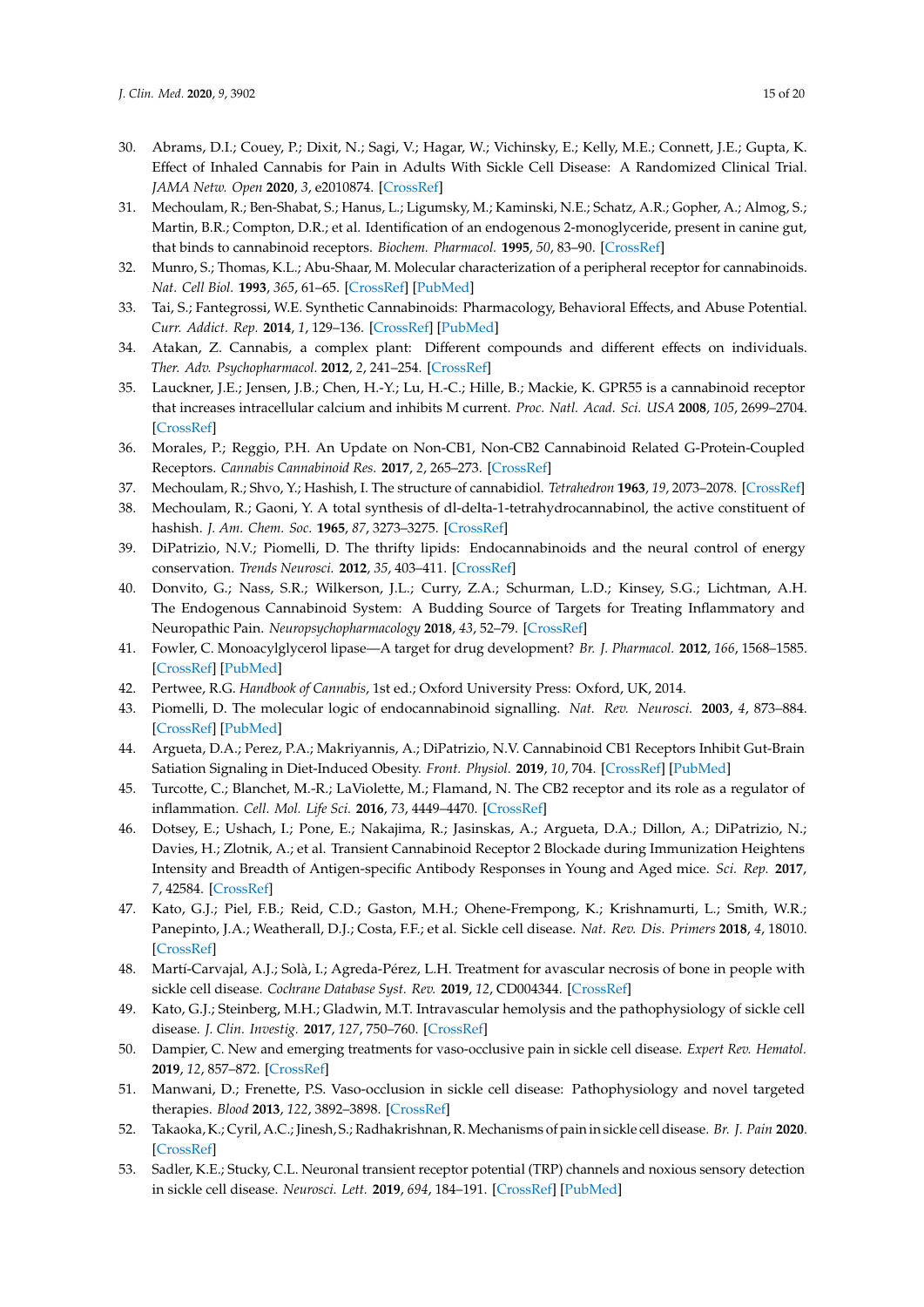- 54. Sagi, V.; Mittal, A.; Gupta, M.; Gupta, K. Immune cell neural interactions and their contributions to sickle cell disease. *Neurosci. Lett.* **2019**, *699*, 167–171. [\[CrossRef\]](http://dx.doi.org/10.1016/j.neulet.2019.02.008) [\[PubMed\]](http://www.ncbi.nlm.nih.gov/pubmed/30738871)
- <span id="page-15-0"></span>55. Tran, H.; Gupta, M.; Gupta, K. Targeting novel mechanisms of pain in sickle cell disease. *Blood* **2017**, *130*, 2377–2385. [\[CrossRef\]](http://dx.doi.org/10.1182/blood-2017-05-782003) [\[PubMed\]](http://www.ncbi.nlm.nih.gov/pubmed/29187376)
- <span id="page-15-1"></span>56. Vincent, L.; Vang, D.; Nguyen, J.; Gupta, M.; Luk, K.; Ericson, M.E.; Simone, D.A.; Gupta, K. Mast cell activation contributes to sickle cell pathobiology and pain in mice. *Blood* **2013**, *122*, 1853–1862. [\[CrossRef\]](http://dx.doi.org/10.1182/blood-2013-04-498105) [\[PubMed\]](http://www.ncbi.nlm.nih.gov/pubmed/23775718)
- <span id="page-15-2"></span>57. Hillery, C.A.; Kerstein, P.C.; Vilceanu, D.; Barabas, M.E.; Retherford, D.; Brandow, A.M.; Wandersee, N.J.; Stucky, C.L. Transient receptor potential vanilloid 1 mediates pain in mice with severe sickle cell disease. *Blood* **2011**, *118*, 3376–3383. [\[CrossRef\]](http://dx.doi.org/10.1182/blood-2010-12-327429) [\[PubMed\]](http://www.ncbi.nlm.nih.gov/pubmed/21708890)
- <span id="page-15-3"></span>58. Cataldo, G.; Rajput, S.; Gupta, K.; Simone, D.A. Sensitization of nociceptive spinal neurons contributes to pain in a transgenic model of sickle cell disease. *Pain* **2015**, *156*, 722–730. [\[CrossRef\]](http://dx.doi.org/10.1097/j.pain.0000000000000104)
- <span id="page-15-4"></span>59. Uhelski, M.L.; Gupta, K.; Simone, D.A. Sensitization of C-fiber nociceptors in mice with sickle cell disease is decreased by local inhibition of anandamide hydrolysis. *Pain* **2017**, *158*, 1711–1722. [\[CrossRef\]](http://dx.doi.org/10.1097/j.pain.0000000000000966)
- <span id="page-15-5"></span>60. Valverde, Y.; Benson, B.; Gupta, M.; Gupta, K. Spinal glial activation and oxidative stress are alleviated by treatment with curcumin or coenzyme Q in sickle mice. *Haematology* **2015**, *101*, e44–e47. [\[CrossRef\]](http://dx.doi.org/10.3324/haematol.2015.137489)
- <span id="page-15-6"></span>61. Lei, J.; Paul, J.A.; Wang, Y.; Gupta, M.; Vang, D.; Thompson, S.; Jha, R.; Nguyen, J.; Valverde, Y.; Lamarre, Y.; et al. Heme causes pain in sickle mice via toll-like receptor 4-mediated ROS- and endoplasmic reticulum stress-induced glial activation. *Antioxid. Redox Signal.* **2020**. [\[CrossRef\]](http://dx.doi.org/10.1089/ars.2019.7913)
- <span id="page-15-7"></span>62. Tran, H.; Mittal, A.; Sagi, V.; Luk, K.; Nguyen, A.; Gupta, M.; Nguyen, J.; Lamarre, Y.; Lei, J.; Guedes, A.; et al. Mast Cells Induce Blood Brain Barrier Damage in SCD by Causing Endoplasmic Reticulum Stress in the Endothelium. *Front. Cell. Neurosci.* **2019**, *13*, 56. [\[CrossRef\]](http://dx.doi.org/10.3389/fncel.2019.00056) [\[PubMed\]](http://www.ncbi.nlm.nih.gov/pubmed/30837844)
- <span id="page-15-8"></span>63. Manci, E.A. Pathology of Berkeley sickle cell mice: Similarities and differences with human sickle cell disease. *Blood* **2006**, *107*, 1651–1658. [\[CrossRef\]](http://dx.doi.org/10.1182/blood-2005-07-2839)
- <span id="page-15-9"></span>64. Kiven, S.; Wang, Y.; Aich, A.; Argueta, D.A.; Lei, J.; Sagi, V.; Tennakoon, M.; Bedros, S.J.; Lambrecht, N.; Gupta, K. Spatiotemporal Alterations in Gait in Humanized Transgenic Sickle Mice. *Front. Immunol.* **2020**, *11*, 561947. [\[CrossRef\]](http://dx.doi.org/10.3389/fimmu.2020.561947) [\[PubMed\]](http://www.ncbi.nlm.nih.gov/pubmed/33178189)
- <span id="page-15-10"></span>65. Wang, L.; Almeida, L.E.; Batista, C.M.D.S.; Khaibullina, A.; Xu, N.; Albani, S.; Guth, K.A.; Seo, J.S.; Quezado, M.; Quezado, Z.M. Cognitive and behavior deficits in sickle cell mice are associated with profound neuropathologic changes in hippocampus and cerebellum. *Neurobiol. Dis.* **2016**, *85*, 60–72. [\[CrossRef\]](http://dx.doi.org/10.1016/j.nbd.2015.10.004) [\[PubMed\]](http://www.ncbi.nlm.nih.gov/pubmed/26462816)
- <span id="page-15-11"></span>66. Brandow, A.M.; Wandersee, N.J.; Dasgupta, M.; Hoffmann, R.G.; Hillery, C.A.; Stucky, C.L.; Panepinto, J.A. Substance P is increased in patients with sickle cell disease and associated with haemolysis and hydroxycarbamide use. *Br. J. Haematol.* **2016**, *175*, 237–245. [\[CrossRef\]](http://dx.doi.org/10.1111/bjh.14300) [\[PubMed\]](http://www.ncbi.nlm.nih.gov/pubmed/27539682)
- <span id="page-15-16"></span>67. Michaels, L.A.; Ohene-Frempong, K.; Zhao, H.; Douglas, S.D. Serum levels of substance P are elevated in patients with sickle cell disease and increase further during vaso-occlusive crisis. *Blood* **1998**, *92*, 3148–3151. [\[CrossRef\]](http://dx.doi.org/10.1182/blood.V92.9.3148) [\[PubMed\]](http://www.ncbi.nlm.nih.gov/pubmed/9787150)
- <span id="page-15-12"></span>68. Albo, C.; Kumar, S.; Pope, M.; Kidwell, K.M.; Xu, H.; Bowman, L.; Wells, L.; Barrett, N.; Fields, S.; Bora, P.; et al. Characteristics and potential biomarkers of adult sickle cell patients with chronic pain. *Eur. J. Haematol.* **2020**. [\[CrossRef\]](http://dx.doi.org/10.1111/ejh.13461)
- <span id="page-15-13"></span>69. Savage, W.J.; Barron-Casella, E.; Fu, Z.; Dulloor, P.; Williams, L.; Crain, B.J.; White, D.A.; Jennings, J.M.; Van Eyk, J.E.; DeBaun, M.R.; et al. Plasma glial fibrillary acidic protein levels in children with sickle cell disease. *Am. J. Hematol.* **2011**, *86*, 427–429. [\[CrossRef\]](http://dx.doi.org/10.1002/ajh.21995)
- <span id="page-15-14"></span>70. Romero-Sandoval, A.; Horvath, R.J.; DeLeo, J.A. Neuroimmune interactions and pain: Focus on glialmodulating targets. *Curr. Opin. Investig. Drugs* **2008**, *9*, 726–734.
- 71. Gupta, K.; Jahagirdar, O.; Gupta, K. Targeting pain at its source in sickle cell disease. *Am. J. Physiol. Integr. Comp. Physiol.* **2018**, *315*, R104–R112. [\[CrossRef\]](http://dx.doi.org/10.1152/ajpregu.00021.2018)
- <span id="page-15-15"></span>72. Ezenwa, M.O.; Molokie, R.E.; Wang, Z.J.; Yao, Y.; Suarez, M.L.; Pullum, C.; Schlaeger, J.M.; Fillingim, R.B.; Wilkie, D.J. Safety and Utility of Quantitative Sensory Testing among Adults with Sickle Cell Disease: Indicators of Neuropathic Pain? *Pain Pract.* **2016**, *16*, 282–293. [\[CrossRef\]](http://dx.doi.org/10.1111/papr.12279) [\[PubMed\]](http://www.ncbi.nlm.nih.gov/pubmed/25581383)
- 73. Sharma, D.; Brandow, A.M. Neuropathic pain in individuals with sickle cell disease. *Neurosci. Lett.* **2020**, *714*, 134445. [\[CrossRef\]](http://dx.doi.org/10.1016/j.neulet.2019.134445) [\[PubMed\]](http://www.ncbi.nlm.nih.gov/pubmed/31454562)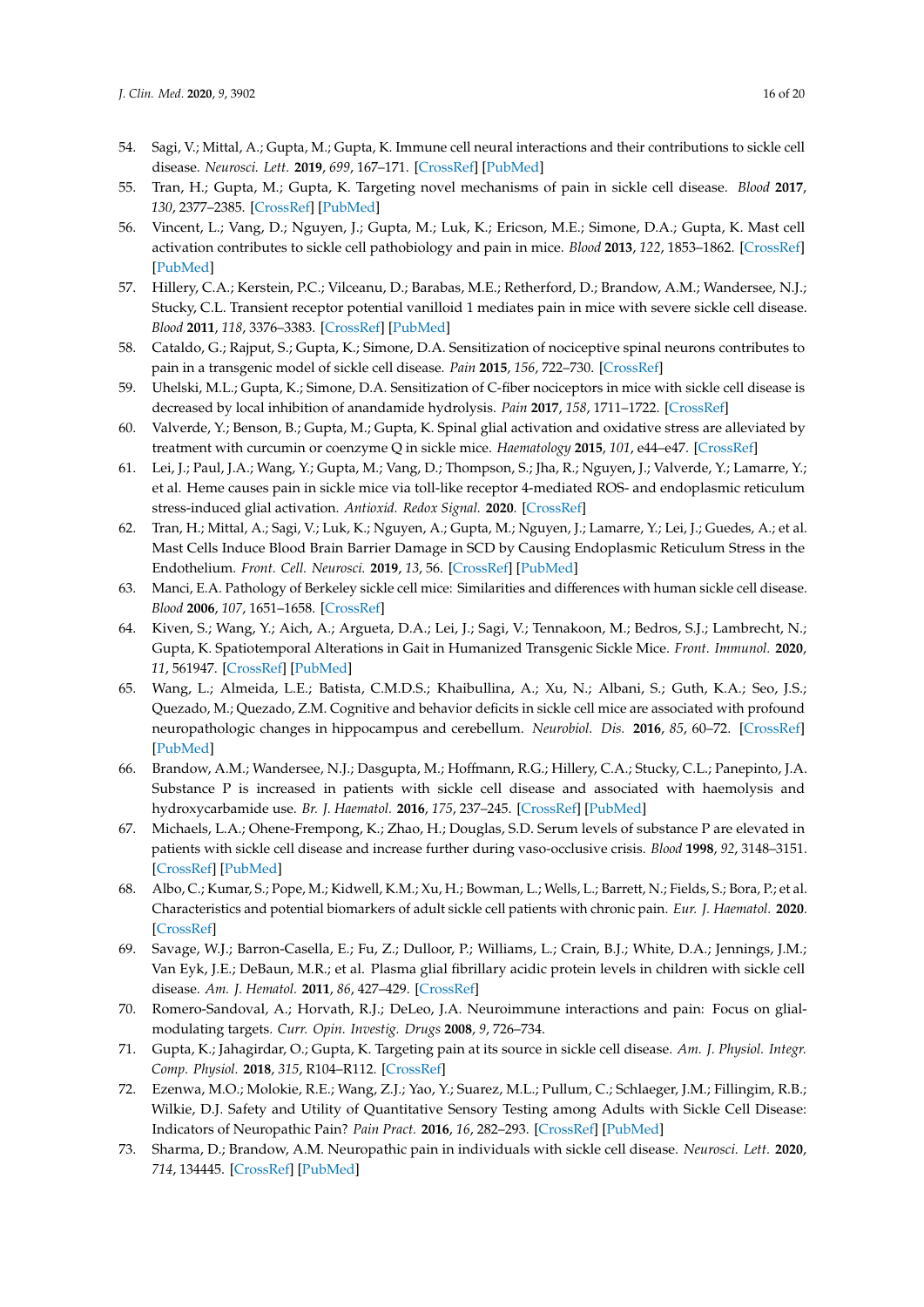- 74. Orhurhu, M.S.; Chu, R.; Claus, L.; Roberts, J.; Salisu, B.; Urits, I.; Orhurhu, E.; Viswanath, O.; Kaye, A.D.; Kaye, A.J.; et al. Neuropathic Pain and Sickle Cell Disease: A Review of Pharmacologic Management. *Curr. Pain Headache Rep.* **2020**, *24*, 1–14. [\[CrossRef\]](http://dx.doi.org/10.1007/s11916-020-00885-5) [\[PubMed\]](http://www.ncbi.nlm.nih.gov/pubmed/32705357)
- <span id="page-16-0"></span>75. Ballas, S.K.; Darbari, D.S. Review/overview of pain in sickle cell disease. *Complement. Ther. Med.* **2020**, *49*, 102327. [\[CrossRef\]](http://dx.doi.org/10.1016/j.ctim.2020.102327) [\[PubMed\]](http://www.ncbi.nlm.nih.gov/pubmed/32147066)
- <span id="page-16-1"></span>76. Brandow, A.M.; Stucky, C.L.; Hillery, C.A.; Hoffmann, R.G.; Panepinto, J.A. Patients with sickle cell disease have increased sensitivity to cold and heat. *Am. J. Hematol.* **2013**, *88*, 37–43. [\[CrossRef\]](http://dx.doi.org/10.1002/ajh.23341)
- 77. Campbell, C.M.; Carroll, C.P.; Kiley, K.; Han, D.; Haywood, C., Jr.; Lanzkron, S.; Swedberg, L.; Edwards, R.R.; Page, G.G.; Haythornthwaite, J.A. Quantitative sensory testing and pain-evoked cytokine reactivity: Comparison of patients with sickle cell disease to healthy matched controls. *Pain* **2016**, *157*, 949–956. [\[CrossRef\]](http://dx.doi.org/10.1097/j.pain.0000000000000473)
- <span id="page-16-2"></span>78. Campbell, C.M.; Moscou-Jackson, G.; Carroll, C.P.; Kiley, K.; Haywood, C.; Lanzkron, S.; Hand, M.; Edwards, R.R.; Haythornthwaite, J.A. An Evaluation of Central Sensitization in Patients with Sickle Cell Disease. *J. Pain* **2016**, *17*, 617–627. [\[CrossRef\]](http://dx.doi.org/10.1016/j.jpain.2016.01.475)
- <span id="page-16-3"></span>79. Kuei, B.N.; Patel, M.N.; Xu, H.; Wells, M.L.; Bowman, B.L.; Bora, P.; Natrajan, M.K.; Kutlar, A. Characteristics and Potential Biomarkers for Chronic Pain in Patients with Sickle Cell Disease. *Blood* **2015**, *126*, 986. [\[CrossRef\]](http://dx.doi.org/10.1182/blood.V126.23.986.986)
- <span id="page-16-4"></span>80. Stojanovic, K.S.; Thioliere, B.; Garandeau, E.; LeComte, I.; Bachmeyer, C.; Lionnet, F. Chronic myeloid leukaemia and sickle cell disease: Could imatinib prevent vaso-occlusive crisis? *Br. J. Haematol.* **2011**, *155*, 271–272. [\[CrossRef\]](http://dx.doi.org/10.1111/j.1365-2141.2011.08670.x)
- 81. Close, J.L.; Lottenberg, R. Effectiveness of Imatinib Therapy for a Patient with Sickle Cell Anemia and Chronic Myelocytic Leukemia. *Blood* **2009**, *114*, 2559. [\[CrossRef\]](http://dx.doi.org/10.1182/blood.V114.22.2559.2559)
- <span id="page-16-5"></span>82. Murphy, M.; Close, J.; Lottenberg, R.; Rajasekhar, A. Effectiveness of Imatinib Therapy for Sickle Cell Anemia and Chronic Myeloid Leukemia. *Am. J. Med. Sci.* **2014**, *347*, 254–255. [\[CrossRef\]](http://dx.doi.org/10.1097/MAJ.0000000000000228) [\[PubMed\]](http://www.ncbi.nlm.nih.gov/pubmed/24553361)
- <span id="page-16-6"></span>83. Calignano, A.; La Rana, G.; Giuffrida, A.; Piomelli, D. Control of pain initiation by endogenous cannabinoids. *Nat. Cell Biol.* **1998**, *394*, 277–281. [\[CrossRef\]](http://dx.doi.org/10.1038/28393) [\[PubMed\]](http://www.ncbi.nlm.nih.gov/pubmed/9685157)
- <span id="page-16-7"></span>84. Costa, B.; Trovato, A.E.; Comelli, F.; Giagnoni, G.; Colleoni, M. The non-psychoactive cannabis constituent cannabidiol is an orally effective therapeutic agent in rat chronic inflammatory and neuropathic pain. *Eur. J. Pharmacol.* **2007**, *556*, 75–83. [\[CrossRef\]](http://dx.doi.org/10.1016/j.ejphar.2006.11.006) [\[PubMed\]](http://www.ncbi.nlm.nih.gov/pubmed/17157290)
- <span id="page-16-8"></span>85. Zoppi, S.; Madrigal, J.L.M.; Caso, J.R.; García-Gutiérrez, M.S.; Manzanares, J.; Leza, J.C.; García-Bueno, B. Regulatory role of the cannabinoid CB2receptor in stress-induced neuroinflammation in mice. *Br. J. Pharmacol.* **2014**, *171*, 2814–2826. [\[CrossRef\]](http://dx.doi.org/10.1111/bph.12607) [\[PubMed\]](http://www.ncbi.nlm.nih.gov/pubmed/24467609)
- <span id="page-16-9"></span>86. Hebbel, R.P. Ischemia-reperfusion injury in sickle cell anemia: Relationship to acute chest syndrome, endothelial dysfunction, arterial vasculopathy, and inflammatory pain. *Hematol. Oncol. Clin.* **2014**, *28*, 181–198. [\[CrossRef\]](http://dx.doi.org/10.1016/j.hoc.2013.11.005)
- 87. Frenette, P.S. Sickle cell vasoocclusion: Heterotypic, multicellular aggregations driven by leukocyte adhesion. *Microcirculation* **2004**, *11*, 167–177. [\[CrossRef\]](http://dx.doi.org/10.1080/mic.11.2.167.177) [\[PubMed\]](http://www.ncbi.nlm.nih.gov/pubmed/15280090)
- <span id="page-16-10"></span>88. Hebbel, R.P.; Osarogiagbon, R.; Kaul, D. The endothelial biology of sickle cell disease: Inflammation and a chronic vasculopathy. *Microcirculation* **2004**, *11*, 129–151. [\[CrossRef\]](http://dx.doi.org/10.1080/mic.11.2.129.151)
- <span id="page-16-11"></span>89. Giacoppo, S.; Mandolino, G.; Galuppo, M.; Bramanti, P.; Mazzon, E. Cannabinoids: New Promising Agents in the Treatment of Neurological Diseases. *Molecules* **2014**, *19*, 18781–18816. [\[CrossRef\]](http://dx.doi.org/10.3390/molecules191118781)
- <span id="page-16-12"></span>90. Nyakundi, B.B.; Erdei, J.; Tóth, A.; Balogh, E.; Nagy, A.; Nagy, B.; Novák, L.; Bognár, L.; Paragh, G.; Kappelmayer, J.; et al. Formation and Detection of Highly Oxidized Hemoglobin Forms in Biological Fluids during Hemolytic Conditions. *Oxidative Med. Cell. Longev.* **2020**, *2020*, 1–13. [\[CrossRef\]](http://dx.doi.org/10.1155/2020/8929020)
- <span id="page-16-13"></span>91. Rangel-López, E.; Colín-González, A.; Paz-Loyola, A.; Pinzón, E.; Torres, I.; Serratos, I.; Castellanos, P.; Wajner, M.; Souza, D.; Santamaría, A. Cannabinoid receptor agonists reduce the short-term mitochondrial dysfunction and oxidative stress linked to excitotoxicity in the rat brain. *Neuroscience* **2015**, *285*, 97–106. [\[CrossRef\]](http://dx.doi.org/10.1016/j.neuroscience.2014.11.016)
- <span id="page-16-14"></span>92. Casarejos, M.J.; Perucho, J.; Gomez, A.; Muñoz, M.P.; Fernandez-Estevez, M.; Sagredo, O.; Ruiz, J.F.; Guzmán, M.; De Yebenes, J.G.; Mena, M. Natural Cannabinoids Improve Dopamine Neurotransmission and Tau and Amyloid Pathology in a Mouse Model of Tauopathy. *J. Alzheimer Dis.* **2013**, *35*, 525–539. [\[CrossRef\]](http://dx.doi.org/10.3233/JAD-130050) [\[PubMed\]](http://www.ncbi.nlm.nih.gov/pubmed/23478312)
- <span id="page-16-15"></span>93. Kassim, A.A.; DeBaun, M.R. Sickle Cell Disease, Vasculopathy, and Therapeutics. *Annu. Rev. Med.* **2013**, *64*, 451–466. [\[CrossRef\]](http://dx.doi.org/10.1146/annurev-med-120611-143127) [\[PubMed\]](http://www.ncbi.nlm.nih.gov/pubmed/23190149)
- <span id="page-16-16"></span>94. Rees, D.C.; Williams, T.N.; Gladwin, M.T. Sickle-cell disease. *Lancet* **2010**, *376*, 2018–2031. [\[CrossRef\]](http://dx.doi.org/10.1016/S0140-6736(10)61029-X)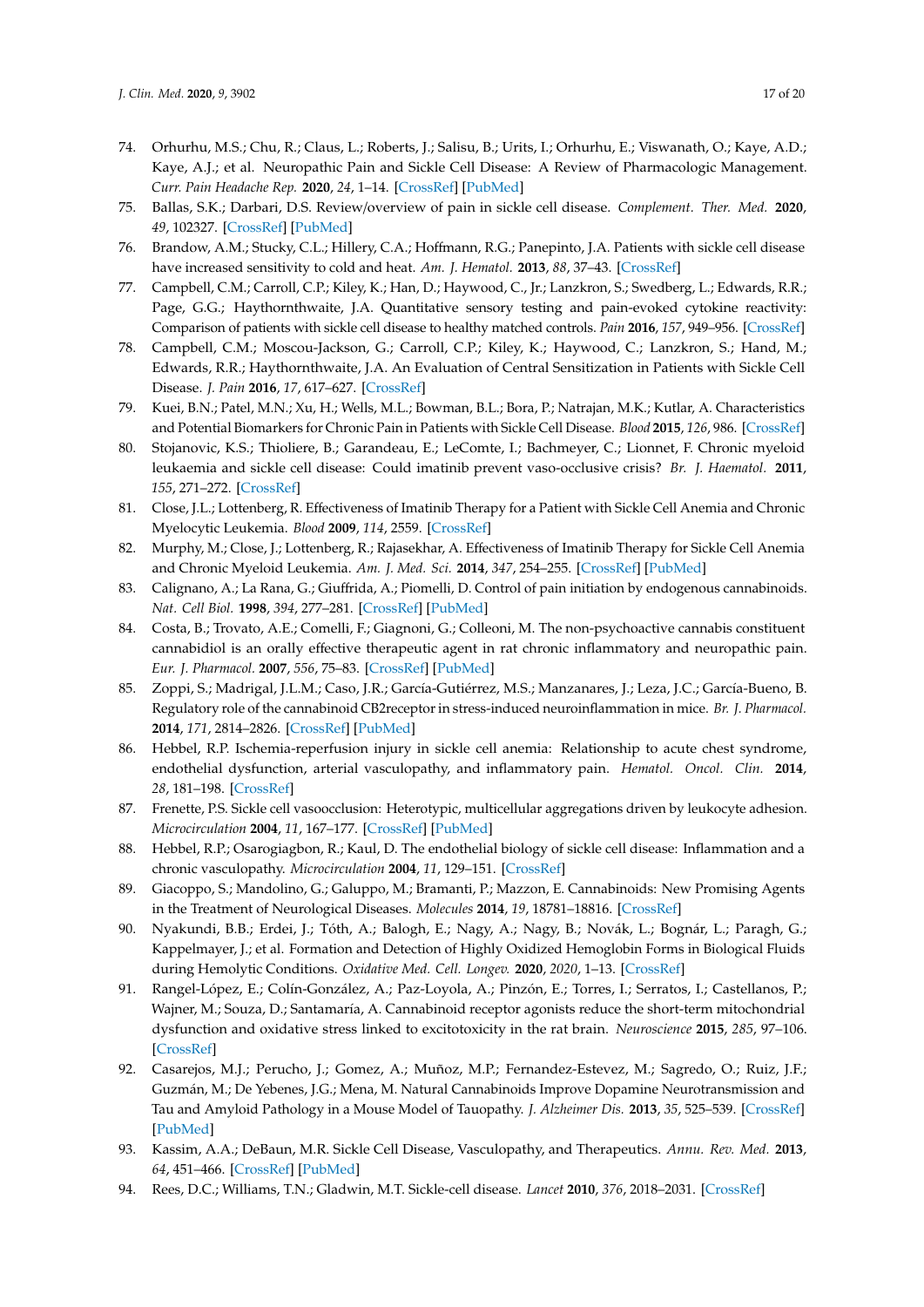- <span id="page-17-0"></span>95. Stanley, C.; O'Sullivan, S.E. Vascular targets for cannabinoids: Animal and human studies. *Br. J. Pharmacol.* **2014**, *171*, 1361–1378. [\[CrossRef\]](http://dx.doi.org/10.1111/bph.12560)
- <span id="page-17-1"></span>96. Stockings, E.; Campbell, G.; Hall, W.D.; Nielsen, S.; Zagic, D.; Rahman, R.; Murnion, B.; Farrell, M.; Weier, M.; Degenhardt, L. Cannabis and cannabinoids for the treatment of people with chronic noncancer pain conditions: A systematic review and meta-analysis of controlled and observational studies. *Pain* **2018**, *159*, 1932–1954. [\[CrossRef\]](http://dx.doi.org/10.1097/j.pain.0000000000001293)
- <span id="page-17-2"></span>97. Abrams, D.I.; Jay, C.A.; Shade, S.B.; Vizoso, H.; Reda, H.; Press, S.; Kelly, M.E.; Rowbotham, M.C.; Petersen, K.L. Cannabis in painful HIV-associated sensory neuropathy: A randomized placebo-controlled trial. *Neurology* **2007**, *68*, 515–521. [\[CrossRef\]](http://dx.doi.org/10.1212/01.wnl.0000253187.66183.9c)
- 98. Cooper, Z.D.; Comer, S.D.; Haney, M. Comparison of the Analgesic Effects of Dronabinol and Smoked Marijuana in Daily Marijuana Smokers. *Neuropsychopharmacology* **2013**, *38*, 1984–1992. [\[CrossRef\]](http://dx.doi.org/10.1038/npp.2013.97)
- <span id="page-17-3"></span>99. Wilsey, B.; Marcotte, T.; Tsodikov, A.; Millman, J.; Bentley, H.; Gouaux, B.; Fishman, S. A Randomized, Placebo-Controlled, Crossover Trial of Cannabis Cigarettes in Neuropathic Pain. *J. Pain* **2008**, *9*, 506–521. [\[CrossRef\]](http://dx.doi.org/10.1016/j.jpain.2007.12.010)
- <span id="page-17-4"></span>100. Johnson, J.R.; Lossignol, D.; Burnell-Nugent, M.; Fallon, M.T. An Open-Label Extension Study to Investigate the Long-Term Safety and Tolerability of THC/CBD Oromucosal Spray and Oromucosal THC Spray in Patients With Terminal Cancer-Related Pain Refractory to Strong Opioid Analgesics. *J. Pain Symptom Manag.* **2013**, *46*, 207–218. [\[CrossRef\]](http://dx.doi.org/10.1016/j.jpainsymman.2012.07.014)
- <span id="page-17-5"></span>101. De Vries, M.; Van Rijckevorsel, D.C.; Vissers, K.C.; Wilder-Smith, O.H.; Van Goor, H. Tetrahydrocannabinol Does Not Reduce Pain in Patients With Chronic Abdominal Pain in a Phase 2 Placebo-controlled Study. *Clin. Gastroenterol. Hepatol.* **2017**, *15*, 1079–1086.e4. [\[CrossRef\]](http://dx.doi.org/10.1016/j.cgh.2016.09.147)
- <span id="page-17-6"></span>102. Langford, R.M.; Mares, J.; Novotna, A.; Vachova, M.; Novakova, I.; Notcutt, W.; Ratcliffe, S. A double-blind, randomized, placebo-controlled, parallel-group study of THC/CBD oromucosal spray in combination with the existing treatment regimen, in the relief of central neuropathic pain in patients with multiple sclerosis. *J. Neurol.* **2013**, *260*, 984–997. [\[CrossRef\]](http://dx.doi.org/10.1007/s00415-012-6739-4) [\[PubMed\]](http://www.ncbi.nlm.nih.gov/pubmed/23180178)
- <span id="page-17-18"></span><span id="page-17-7"></span>103. Rog, D.J.; Nurmikko, T.J.; Friede, T.; Young, C.A. Randomized, controlled trial of cannabis-based medicine in central pain in multiple sclerosis. *Neurology* **2005**, *65*, 812–819. [\[CrossRef\]](http://dx.doi.org/10.1212/01.wnl.0000176753.45410.8b) [\[PubMed\]](http://www.ncbi.nlm.nih.gov/pubmed/16186518)
- <span id="page-17-17"></span><span id="page-17-8"></span>104. Serpell, M.; Ratcliffe, S.; Hovorka, J.; Schofield, M.; Taylor, L.; Lauder, H.; Ehler, E. A double-blind, randomized, placebo-controlled, parallel group study of THC/CBD spray in peripheral neuropathic pain treatment. *Eur. J. Pain* **2014**, *18*, 999–1012. [\[CrossRef\]](http://dx.doi.org/10.1002/j.1532-2149.2013.00445.x) [\[PubMed\]](http://www.ncbi.nlm.nih.gov/pubmed/24420962)
- <span id="page-17-9"></span>105. Berman, J.S.; Symonds, C.; Birch, R. Efficacy of two cannabis based medicinal extracts for relief of central neuropathic pain from brachial plexus avulsion: Results of a randomised controlled trial. *Pain* **2004**, *112*, 299–306. [\[CrossRef\]](http://dx.doi.org/10.1016/j.pain.2004.09.013)
- <span id="page-17-10"></span>106. Nurmikko, T.; Serpell, M.G.; Hoggart, B.; Toomey, P.J.; Morlion, B.J.; Haines, D. Sativex successfully treats neuropathic pain characterised by allodynia: A randomised, double-blind, placebo-controlled clinical trial. *Pain* **2007**, *133*, 210–220. [\[CrossRef\]](http://dx.doi.org/10.1016/j.pain.2007.08.028)
- <span id="page-17-11"></span>107. Fisher, E.; Eccleston, C.; Degenhardt, L.; Finn, D.P.; Finnerup, N.B.; Gilron, I.; Haroutounian, S.; Krane, E.; Rice, A.S.C.; Rowbotham, M.; et al. Cannabinoids, cannabis, and cannabis-based medicine for pain management: A systematic review of randomised controlled trials. *Pain Rep.* **2019**. [\[CrossRef\]](http://dx.doi.org/10.1097/PR9.0000000000000741)
- <span id="page-17-12"></span>108. Bhuniya, D.; Kharul, R.K.; Hajare, A.; Shaikh, N.; Bhosale, S.; Balwe, S.; Begum, F.; De, S.; Athavankar, S.; Joshi, D.; et al. Discovery and evaluation of novel FAAH inhibitors in neuropathic pain model. *Bioorgan. Med. Chem. Lett.* **2019**, *29*, 238–243. [\[CrossRef\]](http://dx.doi.org/10.1016/j.bmcl.2018.11.048)
- <span id="page-17-13"></span>109. Singh, S.; Kaur, R.; Sidhu, P. What failed BIA 10-2474 Phase I clinical trial? Global speculations and recommendations for future Phase I trials. *J. Pharmacol. Pharmacother.* **2016**, *7*, 120–126. [\[CrossRef\]](http://dx.doi.org/10.4103/0976-500X.189661)
- <span id="page-17-14"></span>110. Curtis, S.A.; Lew, D.; Spodick, J.; Roberts, J.D. Medical Marijuana for Sickle Cell Disease: Results of Two Years of Certification in an Adult Sickle Cell Center. *Blood* **2018**, *132*, 858. [\[CrossRef\]](http://dx.doi.org/10.1182/blood-2018-99-118290)
- <span id="page-17-16"></span>111. Curtis, S.A.; Brandow, A.M.; Deveaux, M.; Zeltermam, D.; Devine, L.; Roberts, J.D. Daily Cannabis Users with Sickle Cell Disease Show Fewer Admissions than Others with Similar Pain Complaints. *Cannabis Cannabinoid Res.* **2020**, *5*, 255–262. [\[CrossRef\]](http://dx.doi.org/10.1089/can.2019.0036)
- <span id="page-17-15"></span>112. Curtis, S.A.; Lew, D.; Spodick, J.; Hendrickson, J.E.; Minniti, C.P.; Roberts, J.D. Medical marijuana certification for patients with sickle cell disease: A report of a single center experience. *Blood Adv.* **2020**, *4*, 3814–3821. [\[CrossRef\]](http://dx.doi.org/10.1182/bloodadvances.2020002325) [\[PubMed\]](http://www.ncbi.nlm.nih.gov/pubmed/32790846)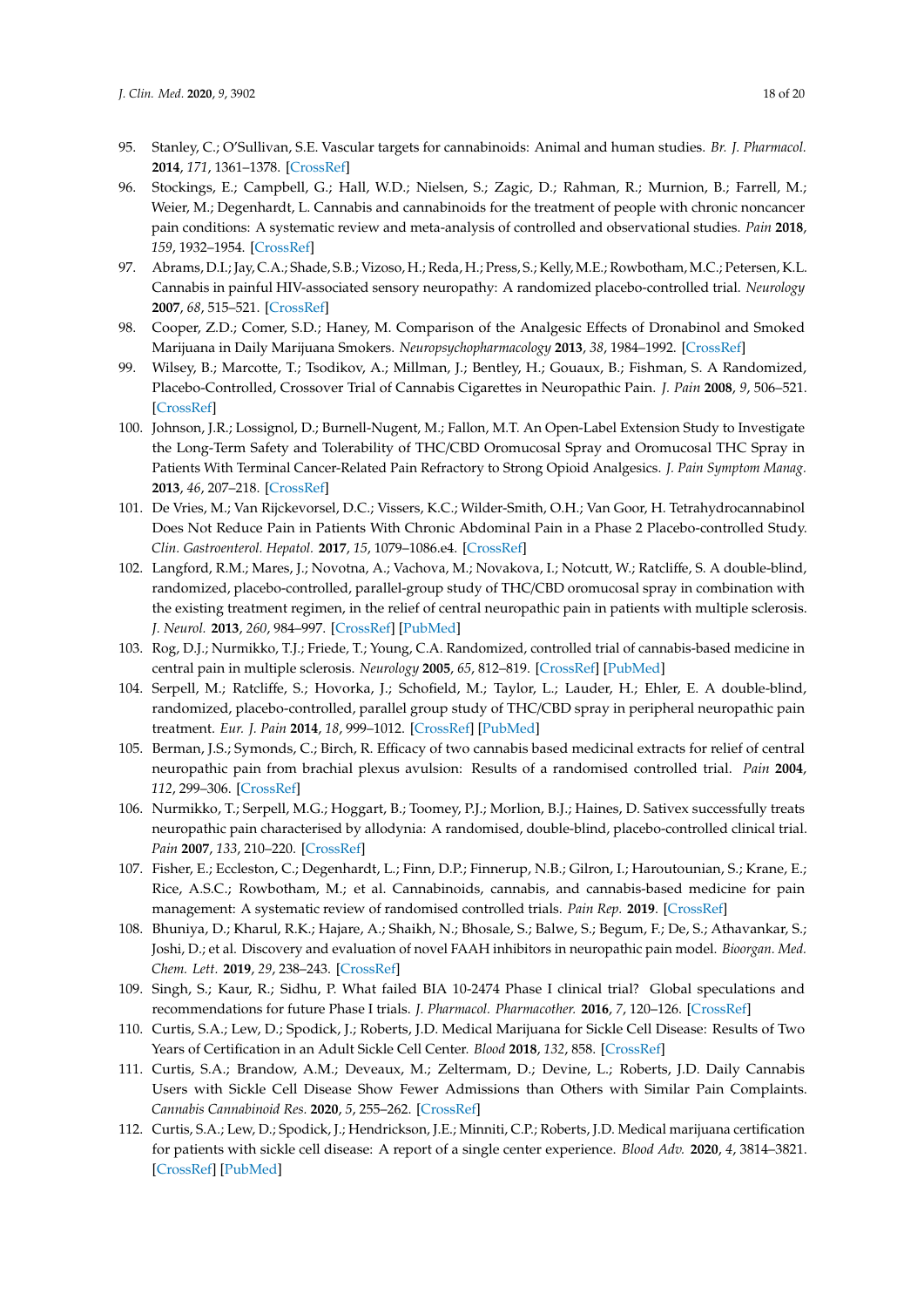- <span id="page-18-11"></span><span id="page-18-7"></span><span id="page-18-6"></span><span id="page-18-5"></span><span id="page-18-4"></span><span id="page-18-3"></span><span id="page-18-2"></span><span id="page-18-1"></span><span id="page-18-0"></span>113. Wilson, J.D.; Pecker, L.H.; Lanzkron, S.; Bediako, S.M.; Han, D.; Beach, M.C. Marijuana use and health behaviors in a US clinic sample of patients with sickle cell disease. *PLoS ONE* **2020**, *15*, e0235192. [\[CrossRef\]](http://dx.doi.org/10.1371/journal.pone.0235192) [\[PubMed\]](http://www.ncbi.nlm.nih.gov/pubmed/32663844)
- <span id="page-18-12"></span>114. Wilson, J.D.; Lanzkron, S.; Pecker, L.H.; Bediako, S.M.; Han, D.; Beach, M.C. Psychosocial and Clinical Risk Factors Associated with Substance Use in Observational Cohort of Patients with Sickle Cell Disease. *Subst. Use Misuse* **2020**, *55*, 2205–2212. [\[CrossRef\]](http://dx.doi.org/10.1080/10826084.2020.1797807) [\[PubMed\]](http://www.ncbi.nlm.nih.gov/pubmed/32762425)
- <span id="page-18-13"></span>115. Ballas, S.K. The Use of Cannabis by Patients with Sickle Cell Disease Increased the Frequency of Hospitalization due to Vaso-Occlusive Crises. *Cannabis Cannabinoid Res.* **2017**, *2*, 197–201. [\[CrossRef\]](http://dx.doi.org/10.1089/can.2017.0011) [\[PubMed\]](http://www.ncbi.nlm.nih.gov/pubmed/29082316)
- <span id="page-18-16"></span>116. Zheng, C.Y.; Minniti, C.P.; Chaitowitz, M.H. Sickle Cell Crisis Complicated by Synthetic Cannabinoid Abuse: A Case Report. *Hemoglobin* **2016**, *40*, 1–3. [\[CrossRef\]](http://dx.doi.org/10.3109/03630269.2016.1149077) [\[PubMed\]](http://www.ncbi.nlm.nih.gov/pubmed/26956672)
- <span id="page-18-18"></span>117. Matta, A.; Tandra, P.K.; Berim, L. Priapism in a patient with sickle cell trait using marijuana. *BMJ Case Rep.* **2014**, *2014*. [\[CrossRef\]](http://dx.doi.org/10.1136/bcr-2014-204199) [\[PubMed\]](http://www.ncbi.nlm.nih.gov/pubmed/24798364)
- <span id="page-18-19"></span>118. Birnbaum, B.F.; Pinzone, J.J. Sickle cell trait and priapism: A case report and review of the literature. *Cases J.* **2008**, *1*, 429. [\[CrossRef\]](http://dx.doi.org/10.1186/1757-1626-1-429)
- <span id="page-18-8"></span>119. Knight-Madden, J.; Lewis, N.; Hambleton, I. The prevalence of marijuana smoking in young adults with sickle cell disease: A longitudinal study. *West Indian Med. J.* **2006**, *55*, 224–227. [\[CrossRef\]](http://dx.doi.org/10.1590/S0043-31442006000400004)
- <span id="page-18-10"></span>120. Britto, M.T.; Garrett, J.M.; Dugliss, M.A.J.; Daeschner, C.W., Jr.; Johnson, C.A.; Leigh, M.W.; Majure, J.M.; Schultz, W.H.; Konrad, T.R. Risky Behavior in Teens With Cystic Fibrosis or Sickle Cell Disease: A Multicenter Study. *Pediatrics* **1998**, *101*, 250–256. [\[CrossRef\]](http://dx.doi.org/10.1542/peds.101.2.250)
- <span id="page-18-9"></span>121. Román, M.E.; Highland, J.; Retherford, D.; Pan, A.Y.; Panepinto, J.A.; Brandow, A.M. Neuropathic pain is associated with poor health-related quality of life in adolescents with sickle cell disease: A preliminary report. *Pediatr. Blood Cancer* **2020**, *67*, e28698. [\[CrossRef\]](http://dx.doi.org/10.1002/pbc.28698)
- <span id="page-18-14"></span>122. Ballas, S.K. How I treat acute and persistent sickle cell pain. *Mediterr. J. Hematol. Infect. Dis.* **2020**, *12*, e2020064. [\[CrossRef\]](http://dx.doi.org/10.4084/mjhid.2020.064) [\[PubMed\]](http://www.ncbi.nlm.nih.gov/pubmed/32952975)
- <span id="page-18-15"></span>123. Luis, C.V.S.; Nobleza, C.O.S.; Shekhar, S.; Sugg, R.; Villareal, D.J.; Mehta, T.; Gangadhara, S. Association between recent cannabinoid use and acute ischemic stroke. *Neurol. Clin. Pract.* **2020**, *10*, 333–339. [\[CrossRef\]](http://dx.doi.org/10.1212/CPJ.0000000000000888) [\[PubMed\]](http://www.ncbi.nlm.nih.gov/pubmed/32983613)
- <span id="page-18-17"></span>124. Wood, K.E. Exposure to Bath Salts and Synthetic Tetrahydrocannabinol from 2009 to 2012 in the United States. *J. Pediatr.* **2013**, *163*, 213–216. [\[CrossRef\]](http://dx.doi.org/10.1016/j.jpeds.2012.12.056) [\[PubMed\]](http://www.ncbi.nlm.nih.gov/pubmed/23391041)
- <span id="page-18-20"></span>125. Lichtman, A.H.; Lux, E.A.; McQuade, R.; Rossetti, S.; Sanchez, R.; Sun, W.; Wright, S.; Kornyeyeva, E.; Fallon, M.T. Results of a Double-Blind, Randomized, Placebo-Controlled Study of Nabiximols Oromucosal Spray as an Adjunctive Therapy in Advanced Cancer Patients with Chronic Uncontrolled Pain. *J. Pain Symptom Manag.* **2018**, *55*, 179–188.e1. [\[CrossRef\]](http://dx.doi.org/10.1016/j.jpainsymman.2017.09.001)
- 126. Fallon, M.; Lux, E.A.; McQuade, R.; Rossetti, S.; Sanchez, R.; Sun, W.; Wright, S.; Lichtman, A.H.; Kornyeyeva, E. Sativex oromucosal spray as adjunctive therapy in advanced cancer patients with chronic pain unalleviated by optimized opioid therapy: Two double-blind, randomized, placebo-controlled phase 3 studies. *Br. J. Pain* **2017**, *11*, 119–133. [\[CrossRef\]](http://dx.doi.org/10.1177/2049463717710042) [\[PubMed\]](http://www.ncbi.nlm.nih.gov/pubmed/28785408)
- <span id="page-18-21"></span>127. Lynch, M.E.; Cesar-Rittenberg, P.; Hohmann, A.G. A Double-Blind, Placebo-Controlled, Crossover Pilot Trial With Extension Using an Oral Mucosal Cannabinoid Extract for Treatment of Chemotherapy-Induced Neuropathic Pain. *J. Pain Symptom Manag.* **2014**, *47*, 166–173. [\[CrossRef\]](http://dx.doi.org/10.1016/j.jpainsymman.2013.02.018) [\[PubMed\]](http://www.ncbi.nlm.nih.gov/pubmed/23742737)
- <span id="page-18-22"></span>128. Young-Wolff, K.C.; Tucker, L.-Y.; Alexeeff, S.; Armstrong, M.A.; Conway, A.; Weisner, C.; Goler, N. Trends in Self-reported and Biochemically Tested Marijuana Use among Pregnant Females in California from 2009–2016. *JAMA* **2017**, *318*, 2490–2491. [\[CrossRef\]](http://dx.doi.org/10.1001/jama.2017.17225)
- 129. Young-Wolff, K.C.; Sarovar, V.; Tucker, L.-Y.; Conway, A.; Alexeeff, S.; Weisner, C.; Armstrong, M.A.; Goler, N. Self-reported Daily, Weekly, and Monthly Cannabis Use Among Women Before and During Pregnancy. *JAMA Netw. Open* **2019**, *2*, e196471. [\[CrossRef\]](http://dx.doi.org/10.1001/jamanetworkopen.2019.6471)
- 130. Young-Wolff, K.C.; Adams, S.R.; Wi, S.; Weisner, C.; Conway, A. Routes of cannabis administration among females in the year before and during pregnancy: Results from a pilot project. *Addict. Behav.* **2020**, *100*, 106125. [\[CrossRef\]](http://dx.doi.org/10.1016/j.addbeh.2019.106125)
- <span id="page-18-23"></span>131. Young-Wolff, K.C.; Sarovar, V.; Tucker, L.-Y.; Goler, N.; Conway, A.; Weisner, C.; Armstrong, M.A.; Alexeeff, S. Validity of Self-reported Cannabis Use Among Pregnant Females in Northern California. *J. Addict. Med.* **2019**, *14*, 287–292. [\[CrossRef\]](http://dx.doi.org/10.1097/ADM.0000000000000581)